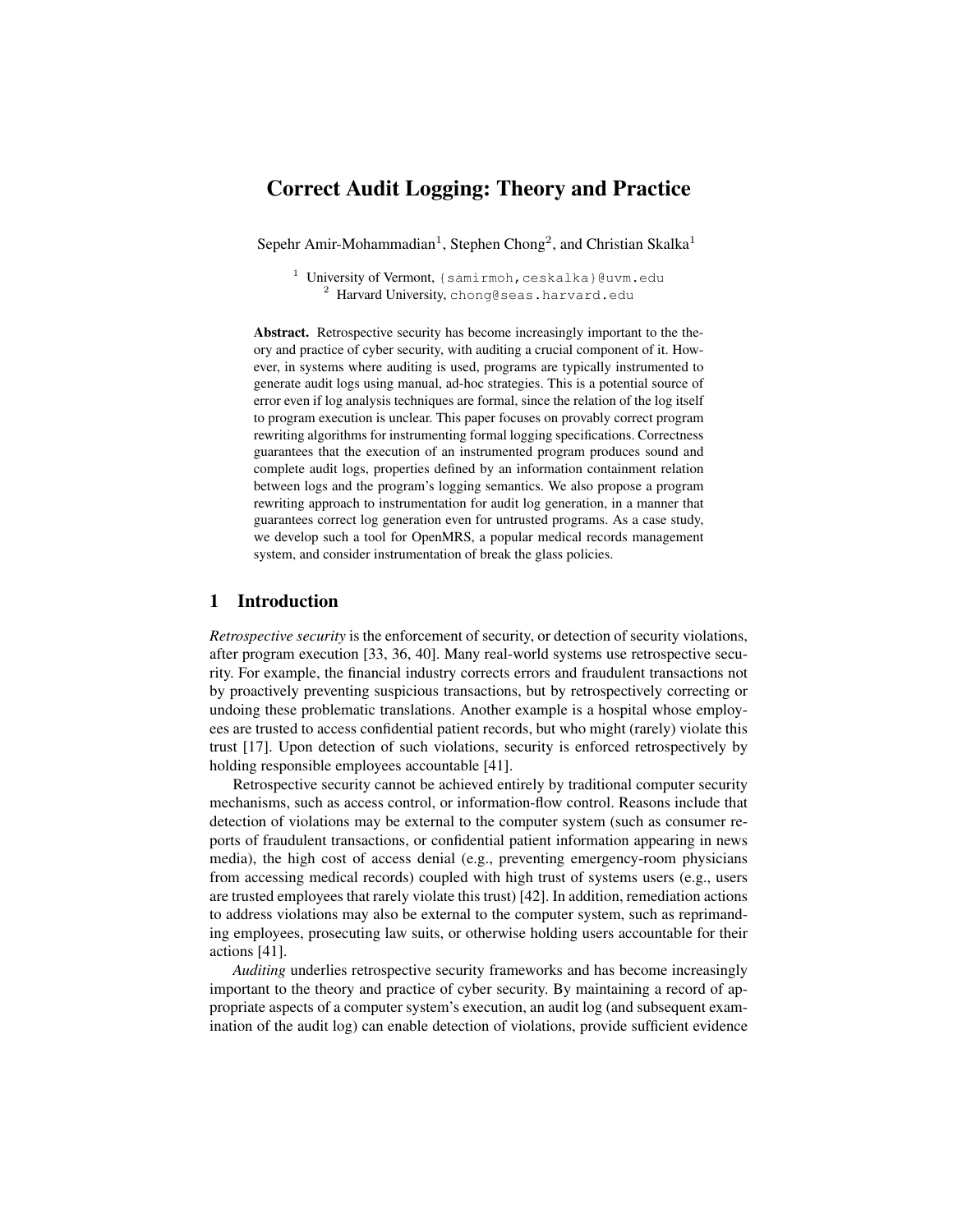to hold users accountable for their actions, and support other remediation actions. For example, an audit log can be used to determine *post facto* which users performed dangerous operations, and can provide evidence for use in litigation.

However, despite the importance of auditing to real-world security, relatively little work has focused on the formal foundations of auditing, particularly with respect to defining and ensuring the correctness of audit log generation. Indeed, correct and efficient audit log generation poses at least two significant challenges. First, it is necessary to record sufficient and correct information in the audit log. If a program is manually instrumented, it is possible for developers to fail to record relevant events. Recent work showed that major health informatics systems do not log sufficient information to determine compliance with HIPAA policies [30]. Second, an audit log should ideally not contain more information than needed. While it is straightforward to collect sufficient information by recording essentially *all* events in a computer system, this can cause performance issues, both slowing down the system due to generating massive audit logs, and requiring the handling of extremely large audit logs. Excessive data collection is a key challenge for auditing [23, 14, 29], and is a critical factor in the design of tools that generate and employ audit logs (e.g., spam filters [15]).

A main goal of this paper is to establish formal conditions for audit logs, that can be used to establish correctness conditions for logging instrumentation. We define a general semantics of audit logs using the theory of *information algebra* [32], and interpret both program execution traces and audit logs as information elements. A *logging specification* defines the intended relation between the information in traces and in audit logs. An audit log is correct if it satisfies this relation. A benefit of this formulation is that it separates logging specifications from programs, rather than burying them in code and implementation details.

Separating logging specifications from programs allows a clean declaration of what instrumentation should accomplish, and enables algorithms for implementing general classes of logging specifications that are provably correct. As we will show, correct instrumentation of logging specifications is a safety property, hence enforceable by security automata [38]. Inspired by related approaches to security automata implementation [21], we focus on program rewriting to automatically enforce correct audit instrumentation. Program rewriting has a number of practical benefits versus, for example, program monitors, such as lower OS process management overhead.

We consider a case study of our approach, a program rewriting algorithm for correct instrumentation of logging specifications in OpenMRS (openmrs.org), a popular open source medical records software system. Our tool allows system administrators to define logging specifications which are automatically instrumented in OpenMRS legacy code. Implementation details and optimizations are handled transparently by the general program rewriting algorithm, not the logging specification. Formal foundations ensure that logging specifications are implemented correctly by the algorithm. In particular, we show how our system can implement "break the glass" auditing policies.

### 1.1 A Motivating Example from Practice

Although audit logs contain information *about* program execution, they are not just a straightforward selection of program events. Illustrative examples from practice in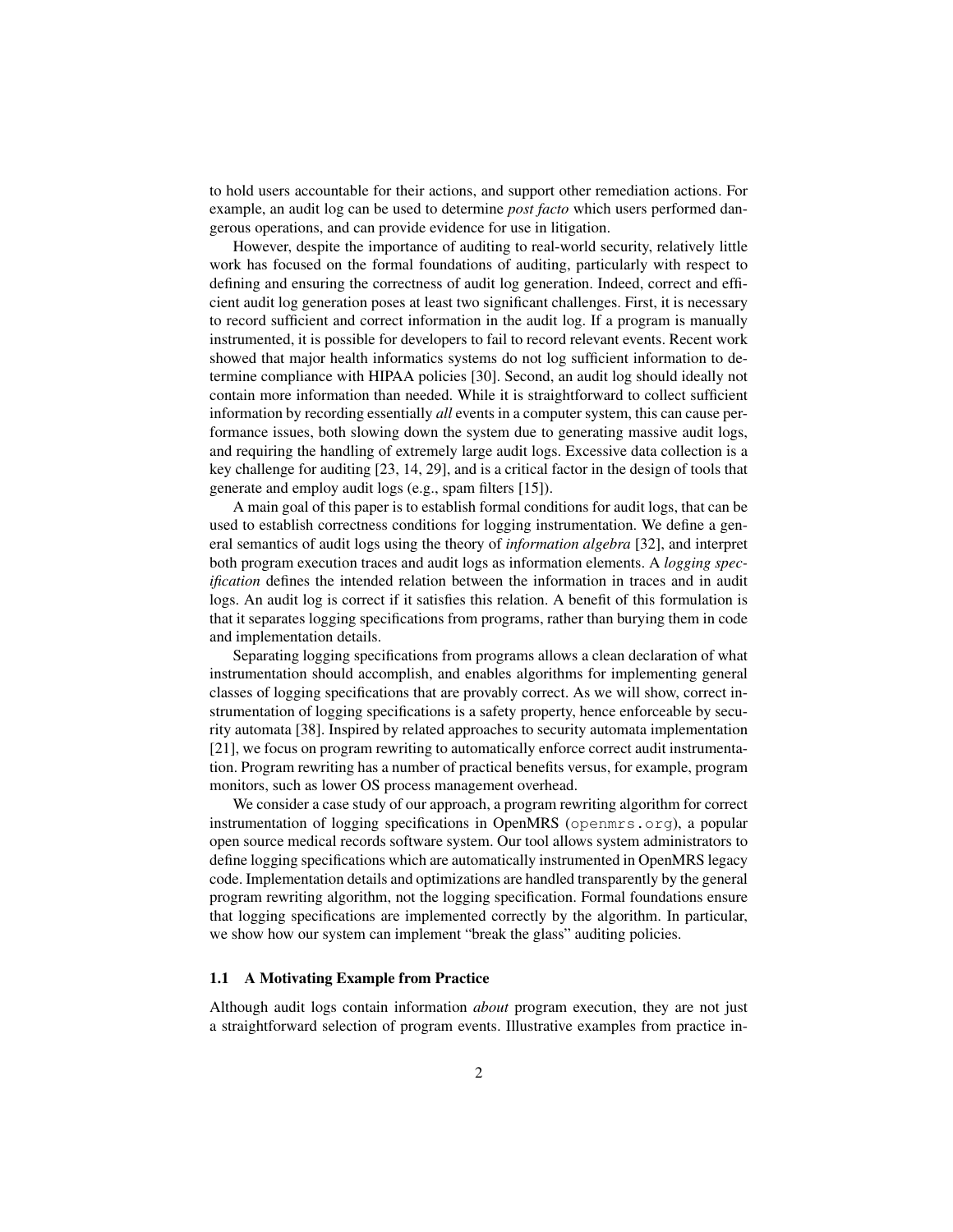clude so-called "break the glass policies" used in electronic medical record systems [35]. These policies use access control to disallow care providers from performing sensitive operations such as viewing patient records, however care providers can "break the glass" in an emergency situation to temporarily raise their authority and access patient records, *with the understanding that subsequent sensitive operations will be logged and potentially audited*. One potential accountability goal is the following:

*In the event that a patient's sensitive information is inappropriately leaked, determine who accessed a given patient's files due to "breaking the glass."*

Since it cannot be predicted a priori whose information may leak, this goal can be supported by using an audit log that records all reads of sensitive files following glass breaking. To generate correct audit logs, programs must be instrumented for logging appropriately, i.e., to implement the following *logging specification* that we call  $LS_H$ :

 $LS_H$ : Record in the log all patient information file reads following a break the *glass event, along with the identity of the user that broke the glass.*

If at some point in time in the future it is determined that a specific patient P's information was leaked, logs thus generated can be analyzed with the following query that we call  $LQ_H$ :

 $LQ_H$ : *Retrieve the identity of all users that read*  $P$ *'s information files.* 

The specification  $LS_H$  and the query  $LQ_H$  together constitute an auditing policy that directly supports the above-stated accountability goal. Their separation is useful since at the time of execution the information leak is unknown, hence  $P$  is not known. Thus while it is possible to implement  $LS_H$  as part of program execution,  $LQ_H$  must be implemented retrospectively.

It is crucial to the enforcement of the above accountability goal that  $LS_H$  is implemented correctly. If logging is incomplete then some potential recipients may be missed. If logging is overzealous then bloat is possible and audit logs become "write only". These types of errors are common in practice [30]. To establish formal correctness of instrumentation for audit logs, it is necessary to define a formal language of logging specifications, and establish techniques to guarantee that instrumented programs satisfy logging specifications. That is the focus of this paper. Other work has focused on formalisms for querying logs [39, 18], however these works presuppose correctness of audit logs for true accountability.

### 1.2 Threat Model

With respect to program rewriting *(i.e., automatic techniques to instrument existing* programs to satisfy a logging specification), we regard the program undergoing instrumentation as untrusted. That is, the program source code may have been written to avoid, confuse, or subvert the automatic instrumentation techniques. We do, however, assume that the source code is well-formed (valid syntax, well-typed, etc.). Moreover, we trust the compiler, the program rewriting algorithm, and the runtime environment in which the instrumented program will ultimately be executed. Confidentiality and nonmalleability of generated audit logs, while important, is beyond the scope of this paper.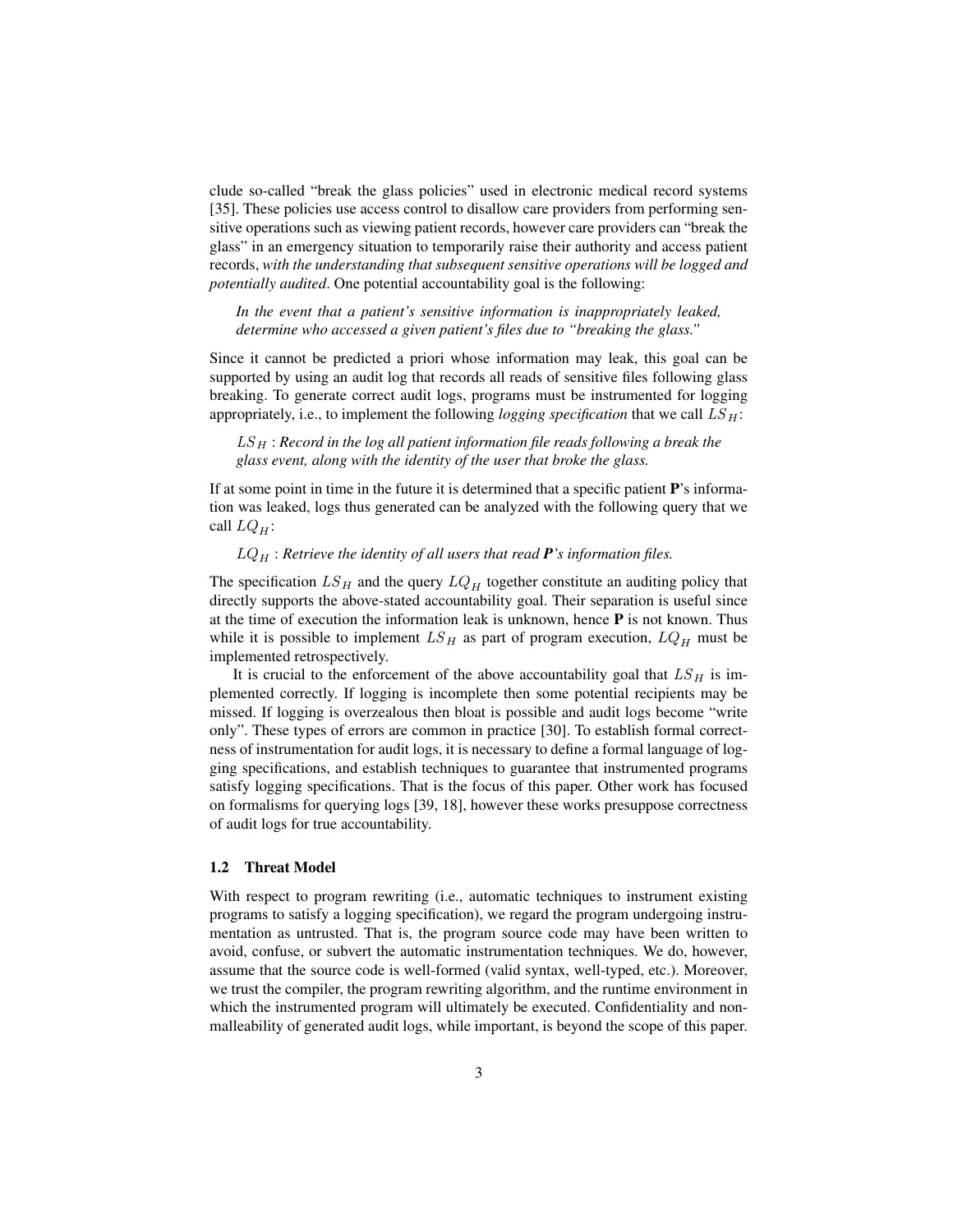# 2 A Semantics of Audit Logging

Our goal in this Section is to formally characterize logging specifications and correctness conditions for audit logs. To obtain a general model, we leverage ideas from the theory of *information algebra* [32], which is an abstract mathematical framework for information systems. In short, we interpret program traces as information, and logging specifications as functions from traces to information. This separates logging specifications from their implementation in code, and defines exactly the information that should be in an audit log. This in turn establishes correctness conditions for audit logging implementations.

Following [38], an *execution trace*  $\tau = \kappa_0 \kappa_1 \kappa_2 \dots$  is a possibly infinite sequence of configurations  $\kappa$  that describe the state of an executing program. We deliberately leave configurations abstract, but examples abound and we explore a specific instantiation for a  $\lambda$ -calculus in Section 4. Note that an execution trace  $\tau$  may represent the partial execution of a program, i.e. the trace  $\tau$  may be extended with additional configurations as the program continues execution. We use metavariables  $\tau$  and  $\sigma$  to range over traces.

An *information algebra* contains information elements X (e.g. a set of logical assertions) taken from a set  $\Phi$  (the algebra). A partial ordering is induced on  $\Phi$  by the so-called *information ordering* relation  $\leq$ , where intuitively for  $X, Y \in \Phi$  we have  $X \leq Y$  iff Y contains at least as much information as X, though its precise meaning depends on the particular algebra. We say that X and Y are *information equivalent*, and write  $X = Y$ , iff  $X \leq Y$  and  $Y \leq X$ . We assume given a function  $|\cdot|$  that is an injective mapping from traces to Φ. This mapping *interprets a given trace as information*, where the injective requirement ensures that information is not lost in the interpretation. For example, if  $\sigma$  is a proper prefix of  $\tau$  and thus contains strictly less information, then formally  $|\sigma| < |\tau|$ . We intentionally leave both  $\Phi$  and  $|\cdot|$  underspecified for generality, though application of our formalism to a particular logging implementation requires instantiation of them. We discuss an example in Section 3.

We let LS range over *logging specifications*, which are functions from traces to Φ. As for  $\Phi$  and  $\vert \cdot \vert$ , we intentionally leave the language of specifications abstract, but consider a particular instantiation in Section 3. Intuitively,  $LS(\tau)$  denotes the information that should be recorded in an audit log during the execution of  $\tau$  given specification LS, regardless of whether  $\tau$  actually records any log information, correctly or incorrectly. We call this the semantics of the logging specification  $LS$ .

We assume that auditing is implementable, requiring at least that all conditions for logging any piece of information must be met in a finite amount of time. As we will show, this restriction implies that correct logging instrumentation is a safety property [38].

Definition 1. *We require of any logging specification* LS *that for all traces* τ *and information*  $X \leq LS(\tau)$ *, there exists a finite prefix*  $\sigma$  *of*  $\tau$  *such that*  $X \leq LS(\sigma)$ *.* 

It is crucial to observe that some logging specifications may *add* information not contained in traces to the auditing process. Security information not relevant to program execution (such as ACLs), interpretation of event data (statistical or otherwise), etc., may be added by the logging specification. For example, in the OpenMRS system, logging of sensitive operations includes a human-understandable "type" designation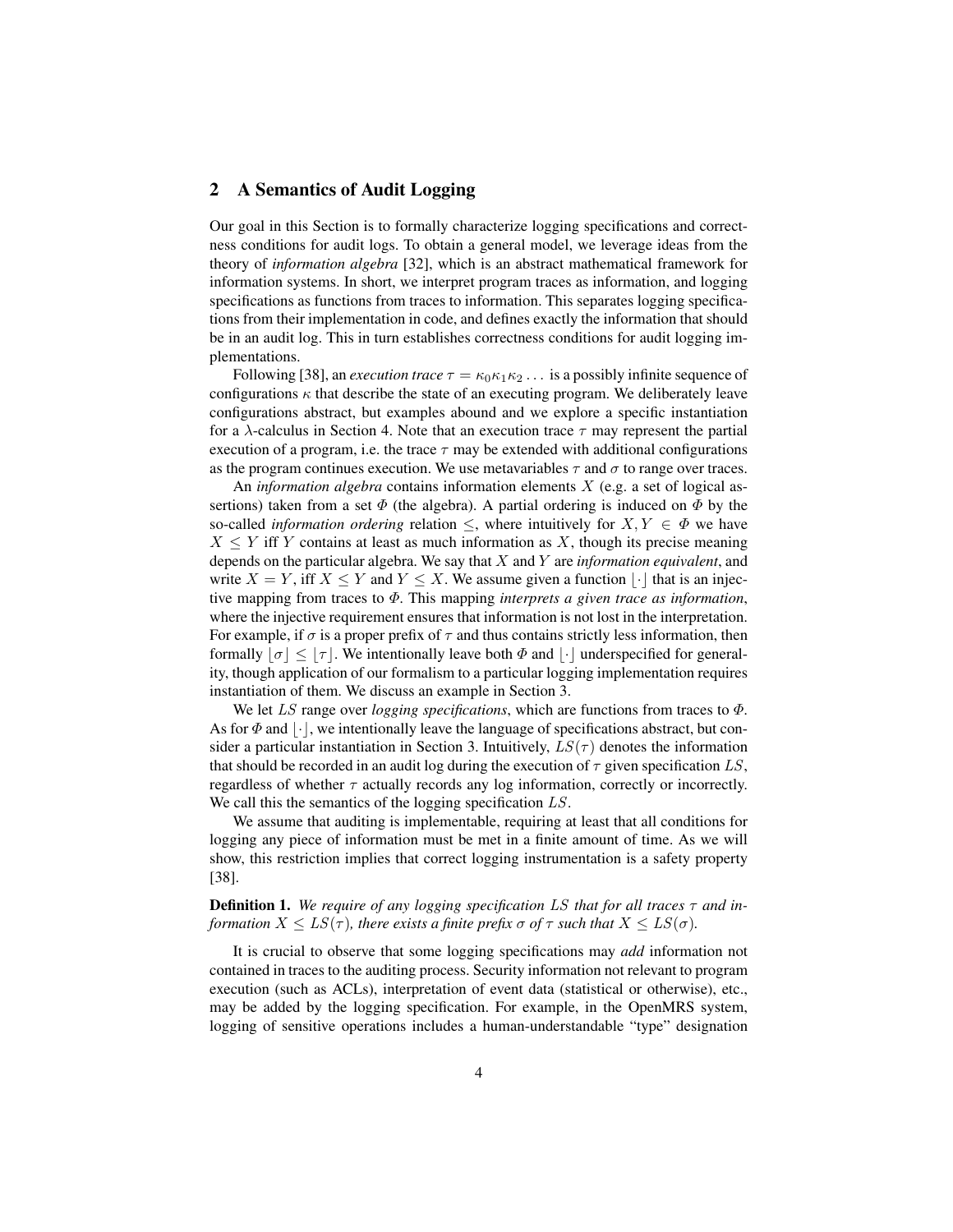which is not used by any other code. Thus, given a trace  $\tau$  and logging specification LS, it is *not* necessarily the case that  $LS(\tau) \leq |\tau|$ . Audit logging is not just a filtering of program events.

#### 2.1 Correctness Conditions for Audit Logs

A logging specification defines what information should be contained in an audit log. In this section we develop formal notions of *soundness* and *completeness* as audit log correctness conditions. We use metavariable  $\mathbb L$  to range over audit logs. Again, we intentionally leave the language of audit logs unspecified, but assume that the function  $|\cdot|$ is extended to audit logs, i.e.  $|\cdot|$  is an injective mapping from audit logs to  $\Phi$ . Intuitively,  $|\mathbb{L}|$  denotes the information in  $\mathbb{L}$ , interpreted as an element of  $\Phi$ .

An audit log L is sound with respect to a logging specification LS and trace  $\tau$  if the log information is contained in  $LS(\tau)$ . Similarly, an audit log is complete with respect to a logging specification if it contains all of the information in the logging specification's semantics. Crucially, both definitions are independent of the implementation details that generate L.

**Definition 2.** *Audit log*  $\mathbb{L}$  *is* sound with respect to logging specification LS and execution trace  $\tau$  *iff*  $|\mathbb{L}| \leq LS(\tau)$ *. Similarly, audit log*  $\mathbb{L}$  *is* complete with respect to logging specification LS and execution trace  $\tau$  *iff*  $LS(\tau) \leq |L|$ .

*The relation to log queries.* As discussed in Section 1.1, we make a distinction between logging specifications such as  $LS_H$  which define how to record logs, and log queries such as  $LQ_H$  which ask questions of logs, and our notions of soundness and completeness apply strictly to logging specifications. However, any logging query must assume a logging specification semantics, hence a log that is demonstrably sound and complete provides the same answers on a given query that an "ideal" log would. This is an important property that is discussed in previous work, e.g. as "sufficiency" in [6].

### 2.2 Correct Logging Instrumentation is a Safety Property

In case program executions generate audit logs, we write  $\tau \rightarrow \mathbb{L}$  to mean that a finite trace  $\tau$  generates L, i.e.  $\tau = \kappa_0 \dots \kappa_n$  and  $logof(\kappa_n) = \mathbb{L}$  where  $logof(\kappa)$  denotes the audit log in configuration  $\kappa$ , i.e. the residual log after execution of the full trace. Ideally, information that *should* be added to an audit log, *is* added to an audit log, immediately as it becomes available. This ideal is formalized as follows.

**Definition 3.** For all logging specifications LS, the trace  $\tau$  is ideally instrumented for LS *iff for all finite prefixes*  $\sigma$  *of*  $\tau$  *we have*  $\sigma \sim \mathbb{L}$  *where*  $\mathbb{L}$  *is sound and complete with respect to* LS *and* σ*.*

We observe that the restriction imposed on logging specifications by Definition 1, implies that ideal instrumentation of any logging specification is a safety property in the sense defined by Schneider  $[38]$ <sup>1</sup>.

 $1$  The proofs of Theorems 1-5 in this text are omitted for brevity, but are available in a related Technical Report [3].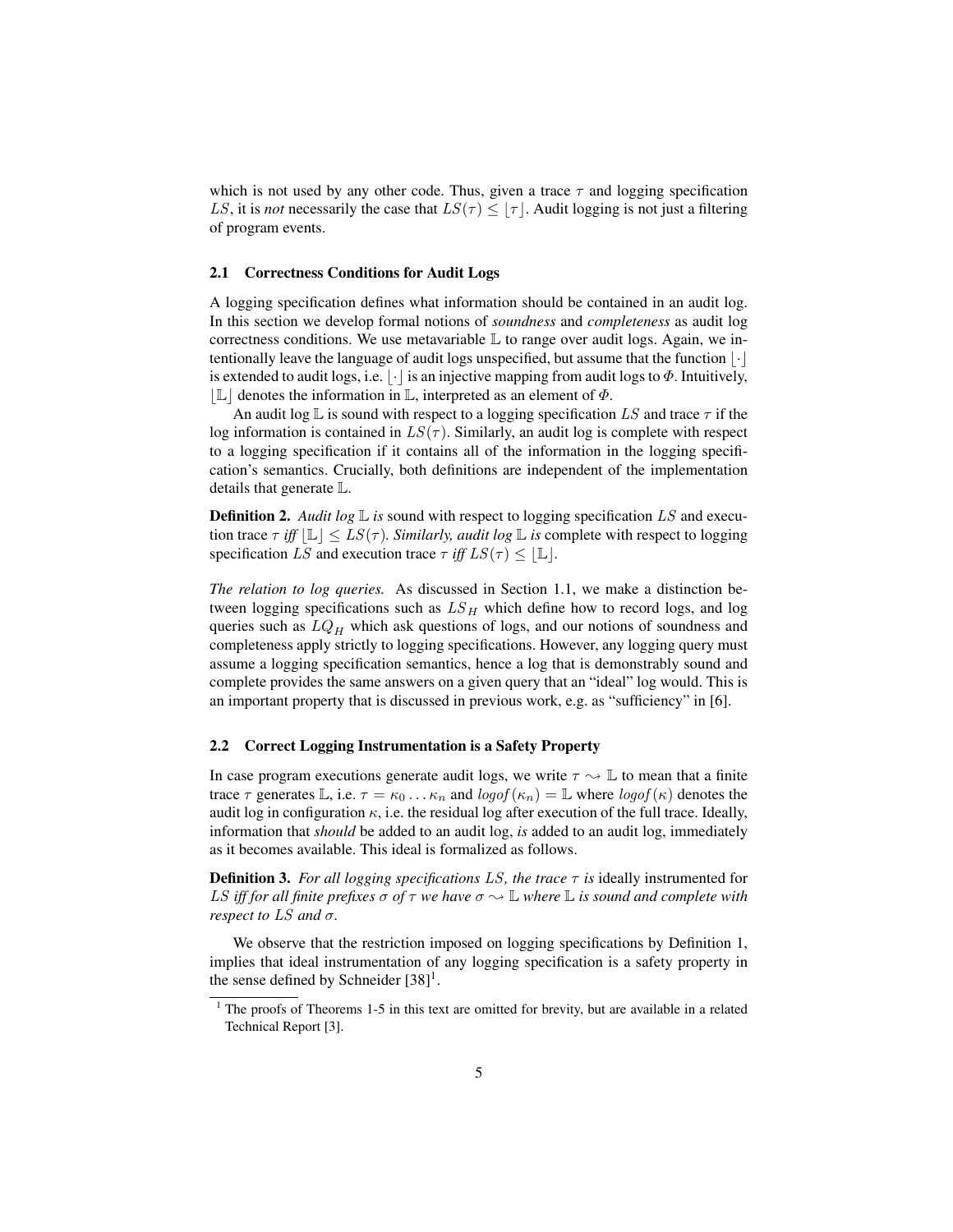Theorem 1. *For all logging specifications* LS*, the set of ideally instrumented traces is a safety property.*

This result implies that e.g. edit automata can be used to enforce instrumentation of logging specifications (see our Technical Report [3]). However, theory related to safety properties and their enforcement by execution monitors [38, 4] do not provide an adequate semantic foundation for audit log generation, nor an account of soundness and completeness of audit logs.

#### 2.3 Implementing Logging Specifications with Program Rewriting

The above-defined correctness conditions for audit logs provide a foundation on which to establish correctness of logging implementations. Here we consider program rewriting approaches. Since rewriting concerns specific languages, we introduce an abstract notion of programs p with an operational semantics that can produce a trace  $\tau$ . We write  $\mathfrak{p} \downarrow \sigma$  iff program p can produce execution trace  $\tau$ , either deterministically or non-deterministically, and  $\sigma$  is a *finite* prefix of  $\tau$ .

A rewriting algorithm  $R$  is a (partial) function that takes a program  $\mathfrak p$  in a source language and a logging specification LS and produces a new program,  $\mathcal{R}(\mathfrak{p}, \mathfrak{L}S)$ , in a target language.<sup>2</sup> The intent is that the target program is the result of instrumenting  $\mathfrak p$  to produce an audit log appropriate for the logging specification LS. A rewriting algorithm may be partial, in particular because it may only be intended to work for a specific set of logging specifications.

Ideally, a rewriting algorithm should preserve the semantics of the program it instruments. That is,  $R$  is semantics-preserving if the rewritten program simulates the semantics of the source code, modulo logging steps. We assume given a correspondence relation  $:\approx$  on execution traces. A coherent definition of correspondence should be similar to a bisimulation, but it is not necessarily symmetric nor a bisimulation, since the instrumented target program may be in a different language than the source program. We deliberately leave the correspondence relation underspecified, as its definition will depend on the instantiation of the model. We provide an explicit definition of correspondence for  $\lambda$ -calculus source and target languages in Section 4.

Definition 4. *Rewriting algorithm* R *is* semantics preserving *iff for all programs* p *and logging specifications* LS *such that* R(p, LS) *is defined, all of the following hold:*

- *1. For all traces*  $\tau$  *such that*  $\mathfrak{p} \downarrow \tau$  *there exists*  $\tau'$  *with*  $\tau : \approx \tau'$  *and*  $\mathcal{R}(\mathfrak{p}, LS) \downarrow \tau'$ *.*
- 2. For all traces  $\tau$  such that  $\mathcal{R}(\mathfrak{p},LS) \Downarrow \tau$  there exists a trace  $\tau'$  such that  $\tau' : \approx \tau$ *and*  $\mathfrak{p} \Downarrow \tau'$ .

In addition to preserving program semantics, a correctly rewritten program constructs a log in accordance with the given logging specification. More precisely, if LS is a given logging specification and a trace  $\tau$  describes execution of a source program, rewriting should produce a program with a trace  $\tau'$  that corresponds to  $\tau$  (i.e.,  $\tau \approx \tau'$ ),

 $2$  We use metavariable  $\mathfrak p$  to range over programs in either the source or target language; it will be clear from context which language is used.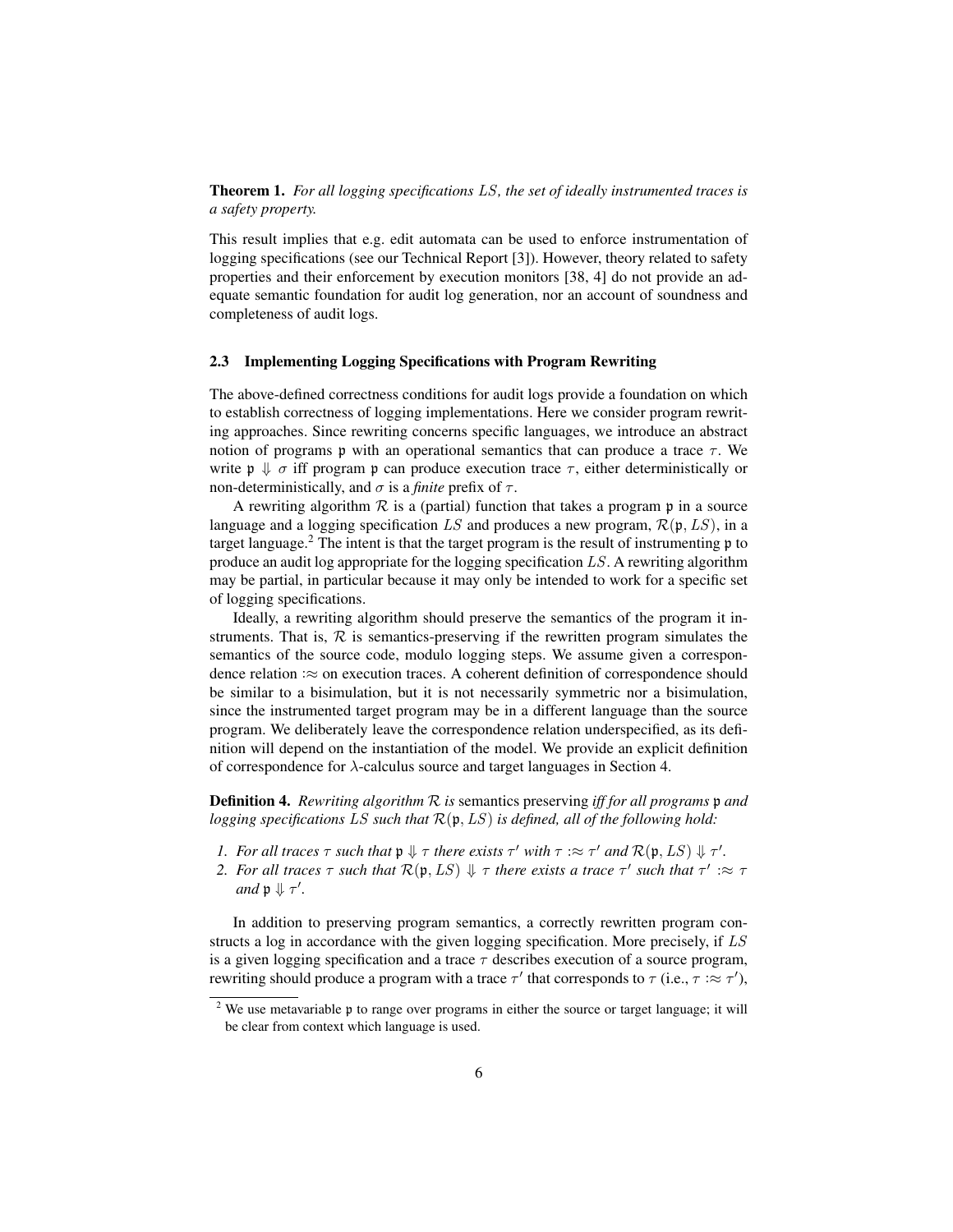where the log L generated by  $\tau'$  contains the same information as  $LS(\tau)$ , or at least a sound approximation. Some definitions of  $\approx$  may allow several target-language traces to correspond to source-language traces (as for example in Section 4, Definition 10). In any case, we expect that at least one simulation exists. Hence we write  $\sin \theta \cos(\mathfrak{p}, \tau)$  to denote a nonempty set of logs  $\mathbb L$  such that, given a finite source language trace  $\tau$  and target program p, there exists some trace  $\tau'$  where  $p \Downarrow \tau'$  and  $\tau : \approx \tau'$  and  $\tau' \sim \mathbb{L}$ . The name *simlogs* evokes the relation to logs resulting from simulating executions in the target language.

The following definitions then establish correctness conditions for rewriting algorithms. Note that satisfaction of either of these conditions only implies condition (1) of Definition 4, not condition (2), so semantics preservation is an independent condition.

Definition 5. *Rewriting algorithm* R *is* sound/complete *iff for all programs* p*, logging specifications* LS, and finite traces  $\tau$  where  $\mathfrak{p} \downarrow \tau$ , for all  $\mathbb{L} \in$  simlogs( $\mathcal{R}(\mathfrak{p}, LS)$ ,  $\tau$ ) *it is the case that*  $\mathbb{L}$  *is sound/complete with respect to*  $LS$  *and*  $\tau$ *.* 

# 3 Languages for Logging Specifications

Now we go into more detail about information algebra and why it is a good foundation for logging specifications and semantics. We use the formalism of information algebras to characterize and compare the information contained in an audit log with the information contained in an actual execution. For a detailed account of information algebra, the reader is referred to a definitive survey paper [32]– available space disallows a detailed account here. In short, in addition to a definition of the elements of  $\Phi$ , any information algebra  $\Phi$  includes two basic operators:

- Combination: The operation X ⊗ Y *combines* the information in elements X, Y ∈ Φ.
- Focusing: The operation  $X^{\Rightarrow S}$  isolates the elements of  $X \in \Phi$  that are relevant to a *sublanguage* S, i.e. the subpart of X specified by S.

Focusing and combination must additionally satisfy certain properties (see our Technical Report [3]). The definitions of elements  $X \in \Phi$ , sublanguages S, combination, and focusing constitute the definition of the algebra. In all cases, the relation  $X \leq Y$  holds iff  $X \otimes Y = Y$ . Proving that  $\otimes$  has been correctly defined for an algebra implies that  $\leq$  is a partial order [32].

### 3.1 Support for Various Approaches

Various approaches are taken to audit log generation and representation, including logical [18], database [1], and probabilistic approaches [43]. Information algebra is sufficiently general to contain relevant systems as instances, so our notions of soundness and completeness can apply broadly. Here we discuss logical and database approaches.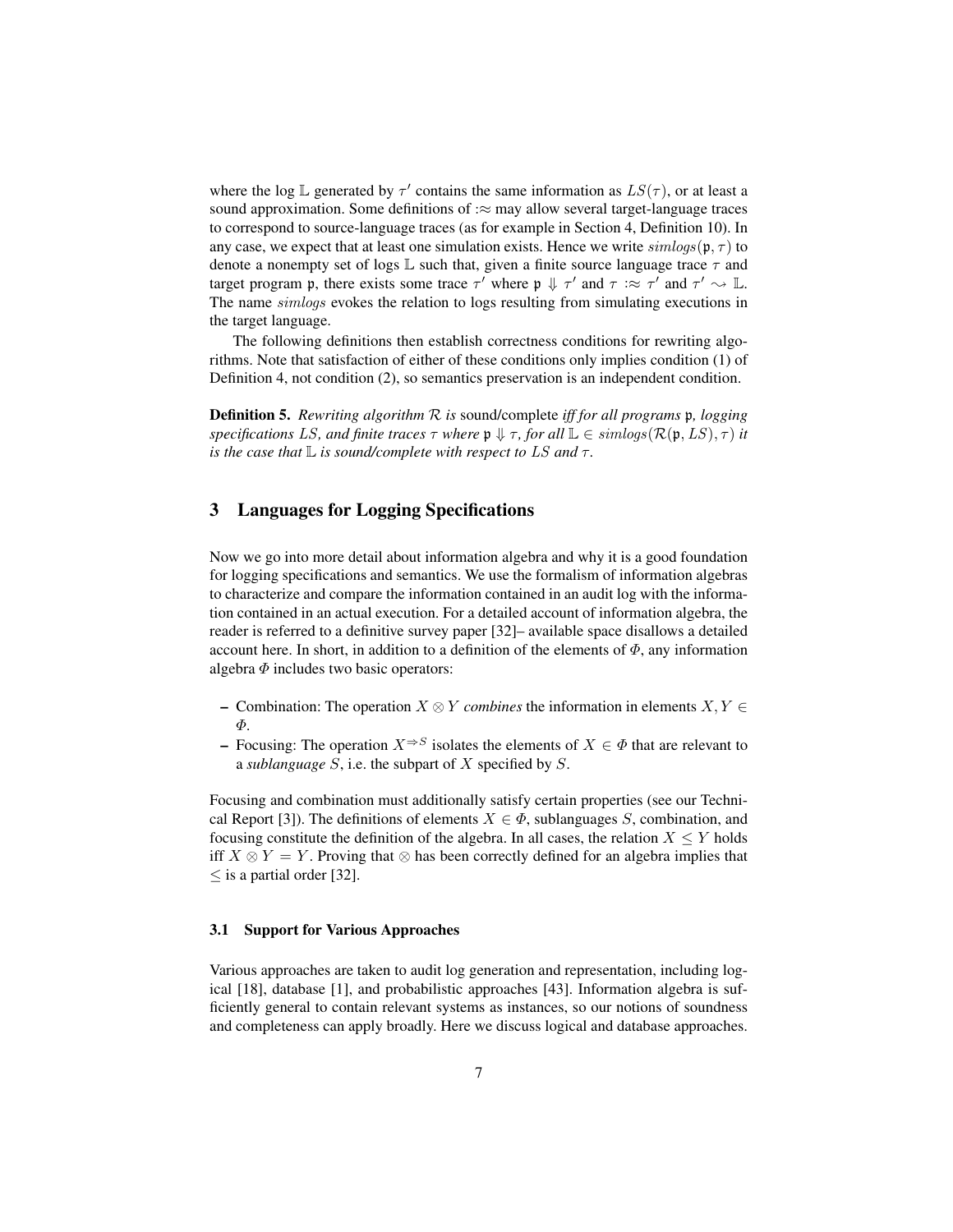*First Order Logic (FOL)* Logics have been used in several well-developed auditing systems [24, 10], for the encoding of both audit logs and queries. FOL in particular is attractive due to readily available implementation support, e.g. Datalog and Prolog.

Let Greek letters  $\phi$  and  $\psi$  range over FOL formulas and let capital letters  $X, Y, Z$ range over sets of formulas. We posit a sound and complete proof theory supporting judgements of the form  $X \vdash \phi$ . In this text we assume without loss of generality a natural deduction proof theory.

Elements of our algebra are sets of formulas closed under logical entailment. Intuitively, given a set of formulas  $X$ , the closure of  $X$  is the set of formulas that are logically entailed by  $X$ , and thus represents all the information contained in  $X$ . In spirit, we follow the treatment of sentential logic as an information algebra explored in related foundational work [32], however our definition of closure is syntactic, not semantic.

**Definition 6.** We define a closure operation C, and a set  $\Phi_{FOL}$  of closed sets of formu*las:*

$$
C(X) = \{ \phi \mid X \vdash \phi \} \qquad \Phi_{FOL} = \{ X \mid C(X) = X \}
$$

*Note in particular that*  $C(\emptyset)$  *is the set of logical tautologies.* 

Let Preds be the set of all predicate symbols, and let  $S \subseteq Preds$  be a set of predicate symbols. We define *sublanguage*  $L<sub>S</sub>$  to be the set of well-formed formulas over predicate symbols in  $S$  (and including boolean atoms  $T$  and  $F$ , and closed under the usual first-order connectives and binders). We will use sublanguages to define refinement operations in our information algebra. Subset containment induces a lattice structure, denoted S, on the set of all sublanguages, with  $\mathcal{F} = L_{Preds}$  as the top element.

Now we can define the focus and combination operators, which are the fundamental operators of an information algebra. Focusing isolates the component of a closed set of formulas that is in a given sublanguage. Combination closes the union of closed sets of formulas. Intuitively, the focus of a closed set of formulas X to sublanguage  $L$  is the refinement of the information in  $X$  to the formulas in  $L$ . The combination of closed sets of formulas  $X$  and  $Y$  combines the information of each set.

### Definition 7. *Define:*

- *1. Focusing:*  $X^{\Rightarrow S} = C(X \cap L_S)$  *where*  $X \in \Phi_{FOL}$ ,  $S \subseteq Preds$
- *2. Combination:*  $X \otimes Y = C(X \cup Y)$  *where*  $X, Y \in \Phi_{FOL}$

These definitions of focusing and combination enjoy a number of properties within the algebra, as stated in the following Theorem, establishing that the construction is a domain-free information algebra [31]. FOL has been treated as an information algebra before, but our definitions of combination and focusing and hence the result are novel.

**Theorem 2.** *Structure* ( $\Phi_{FOL}$ , S) *with focus operation*  $X \rightarrow S$  *and combination operation* X ⊗ Y *forms a* domain-free information algebra*.*

In addition, to interpret traces and logs as elements of this algebra, i.e. to define the function  $|\cdot|$ , we assume existence of a function  $toFOL(\cdot)$  that injectively maps traces and logs to sets of FOL formulas, and then take  $|\cdot| = C(t \circ FOL(\cdot))$ . To define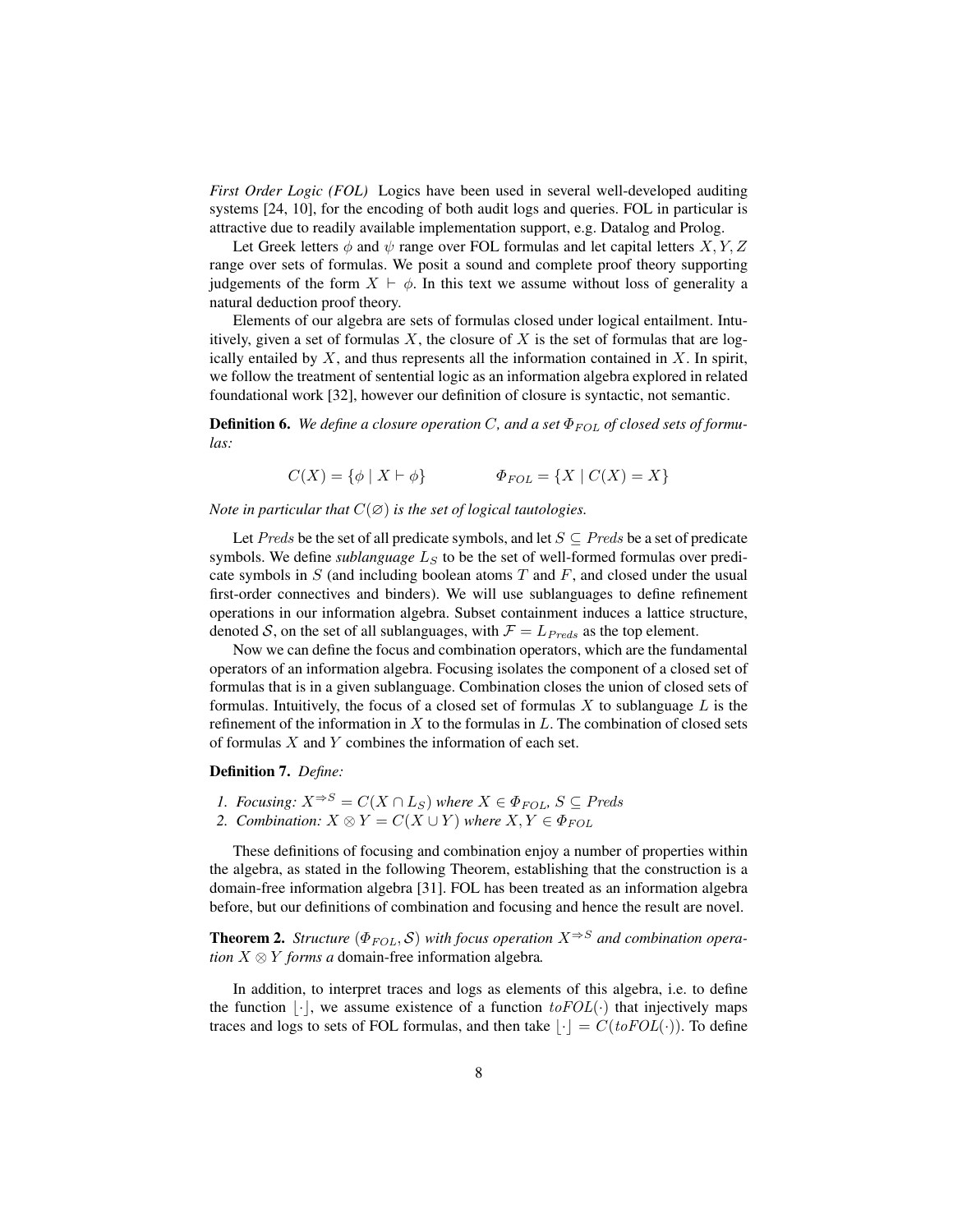the range of  $toFOL(\cdot)$ , that is, to specify how trace information will be represented in FOL, we assume the existence of *configuration description predicates* P which are each at least unary. Each configuration description predicate fully describes some element of a configuration  $\kappa$ , and the first argument is always a natural number t, indicating the time at which the configuration occurred. A set of configuration description predicates with the same timestamp describes a configuration, and traces are described by the union of sets describing each configuration in the trace. In particular, the configuration description predicates include predicate Call $(t, f, x)$ , which indicates that function f is called at time t with argument x. We will fully define  $toFOL(\cdot)$  when we discuss particular source and target languages for program rewriting.

*Example 1.* We return to the example described in Section 1.1 to show how FOL can express break the glass logging specifications. Adapting a logic programming style, the trace of a program can be viewed as a fact base, and the logging specification  $LS_H$ performs resolution of a LoggedCall predicate, defined via the following Horn clause we call  $\psi_H$ :

 $\forall t, d, s, u.$ (Call $(t, \text{read}, u, d) \wedge \text{Call}(s, \text{breakGlass}, u) \wedge s < t \wedge \text{PatientInfo}(d))$  $\implies$  LoggedCall(t, read, u, d)

Here we imagine that  $breakG$  as is a break the glass function where  $u$  identifies the current user and PatientInfo is a predicate specifying which files contain patient information. The log contains only valid instances of LoggedCall given a particular trace, which specify the user and sensitive information accessed following glass breaking, which otherwise would be disallowed by a separate access control policy.

Formally, we define logging specifications in a logic programming style by using combination and focusing. Any logging specification is parameterized by a sublanguage S that identifies the predicate(s) to be resolved and Horn clauses  $X$  that define it/them, hence we define a functional *spec* from pairs  $(X, S)$  to specifications LS, where we use  $\lambda$  as a binder for function definitions in the usual manner:

Definition 8. *The function* spec *is given a pair* (X, S) *and returns a* FOL logging specification, *i.e. a function from traces to elements of*  $\Phi_{FOL}$ :

$$
spec(X, S) = \lambda \tau. (\vert \tau \vert \otimes C(X)) \rightarrow S.
$$

*In any logging specification spec* $(X, S)$ *, we call* X *the* guidelines.

The above example  $LS_H$  would then be formally defined as  $spec(\psi_H, {\text{LoggedCall}})$ .

*Relational Database* Relational algebra is a canonical example of an information algebra, though we provide a different formulation than the standard one [32] since the latter is not suited to our purpose here. We define databases  $D$  as sets of relations, where a relation X is a set of *tuples*. We write  $((a_1 : x_1), ..., (a_n : x_1))$  to denote an *n*-ary tuple with attributes (aka label)  $a_i$  associated with values  $x_i$ . Databases are elements of the information algebra, and sublanguages  $S$  are collections of sets of attributes. Each set of attributes corresponds to a specific relation. We define focusing as the restriction to particular relations in a database, and combination as the union of databases.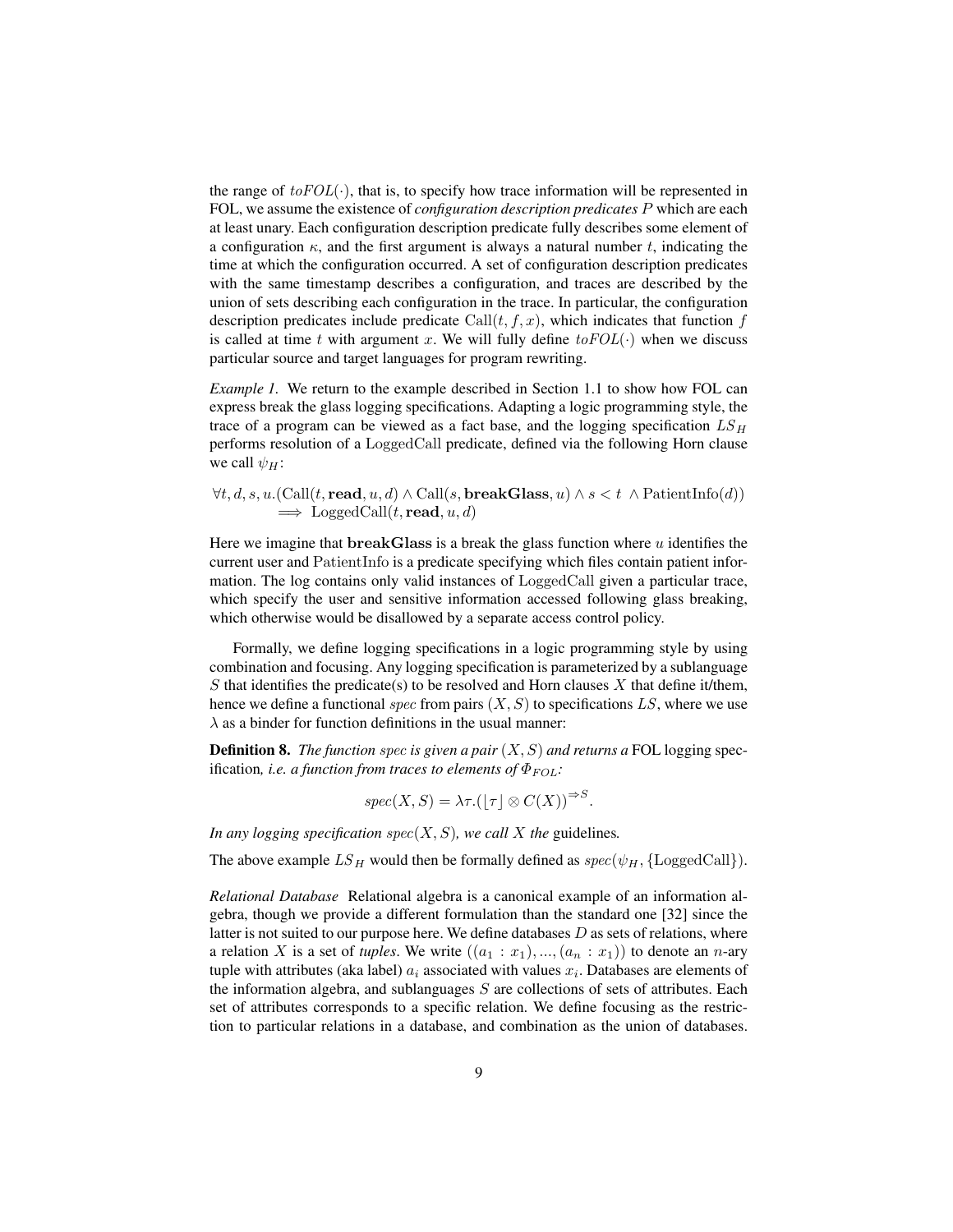Hence, letting  $\leq_{RA}$  denote the relational algebra information ordering,  $D_1 \leq_{RA} D_2$  iff  $D_1 \otimes D_2 = D_2$ . We refer to this algebra as  $\Phi_{RA}$ . The details of our formulation and the proof that it satisfies the required properties is given in our Technical Report [3]. Relational databases are heavily used for storing and querying audit logs, so this formulation is crucial for practical application of our correctness properties, as discussed in Section 5.

# 3.2 Transforming and Combining Audit Logs

Multiple audit logs from different sources are often combined in practice. Also, logging information is often transformed for storage and communication. For example, log data may be generated in common event format (CEF), which is parsed and stored in relational database tables, and subsequently exported and communicated via JSON. In all cases, it is necessary to characterize the effect of transformation (if any) on log information, and relate queries on various representations to the logging specification semantics. Otherwise, it is unclear what is the relation of log queries to log-generating programs.

To address this, information algebra provides a useful concept called *monotone mapping*. Given two information algebras  $\Psi_1$  and  $\Psi_2$  with ordering relations  $\leq_1$  and  $\leq_2$  respectively, a mapping  $\mu$  from elements  $X, Y$  of  $\Psi_1$  to elements  $\mu(X), \mu(Y)$  of  $\Psi_2$ is monotone iff  $X \leq_1 Y$  implies  $\mu(X) \leq_2 \mu(Y)$ . For example, assuming that  $\Psi_1$  is our FOL information algebra while  $\Psi_2$  is relational algebra, we can define a monotone mapping using a *least Herbrand interpretation* [11], denoted  $\mathfrak{H}$ , and by positing a function *attrs* from *n*-ary predicate symbols to functions mapping numbers  $1, ..., n$  to labels. That is,  $attrs(P)(n)$  is the label associated with the nth argument of predicate P. We require that if  $P \neq Q$  then  $attrs(P)(j) \neq attrs(Q)(k)$  for all j, k. To map predicates to tuples we have:

 $tuple(P(x_1, ..., x_n)) = ((attrs(P)(1) : x_1), ..., (attrs(P)(n) : x_n))$ 

Then to obtain a relation from all valid instances of a particular predicate P given formulas  $X$  we define:

$$
R_{\mathcal{P}}(X) = \{ \text{tuple}(\mathcal{P}(x_1, \ldots, x_n)) \mid \mathcal{P}(x_1, \ldots, x_n) \in \mathfrak{H}(X) \}
$$

Now we define the function rel which is collection of all relations obtained from X, where  $P_1, ..., P_n$  are the predicate symbols occurring in X:

$$
rel(X) = \{R_{P_1}(X), \cdots, R_{P_n}(X)\}
$$

Theorem 3. rel *is a monotone mapping.*

Thus, if we wish to generate an audit  $\log \mathbb{L}$  as a set of FOL formulas, but ultimately store the data in a relational database, we are still able to maintain a formal relation between stored logs and the semantics of a given trace  $\tau$  and specification LS. E.g., if a log L is sound with respect to  $\tau$  and LS, then  $rel(\lfloor L\rfloor) \leq_{RA} rel(LS(\tau))$ . While the data in  $rel(||L||)$  may very well be broken up into multiple relations in practice, e.g. to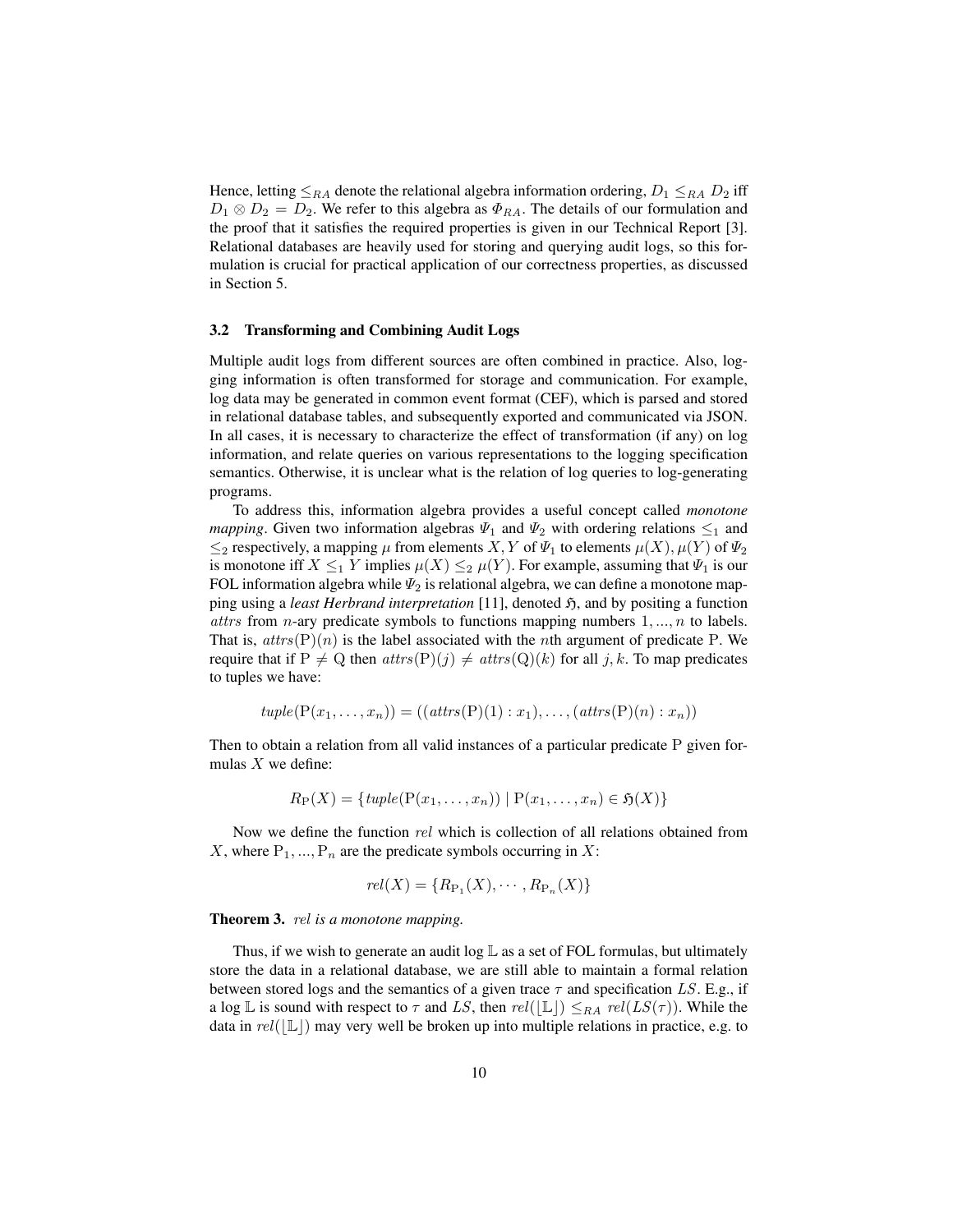compress data and/or for query optimization, the formalism also establishes correctness conditions for the transformation that relate resulting information to the logging semantics  $LS(\tau)$  by way of the mapping. We reify this idea in our OpenMRS implementation as discussed in Section 5.2.

# 4 Rewriting Programs with Logging Specifications

Since correct logging instrumentation is a safety property (2.2), there are several possible implementation strategies. For example, one could define an edit automata that enforces the property (see our Technical Report [3]), that could be implemented either as a separate program monitor or using IRM techniques [21]. But since we are interested in program rewriting for a particular class of logging specifications, the approach we discuss here is more simply stated and proven correct than a general IRM methodology.

We specify a class of logging specifications of interest, along with a program rewriting algorithm that is sound and complete for it. We consider a basic  $\lambda$ -calculus that serves as formal setting to establish correctness of a program rewriting approach to correct instrumentation of logging specification. We use this same approach to implement an auditing tool for OpenMRS, described in the next Section. The supported class of logging specifications is predicated on temporal properties of function calls and characteristics of their arguments. This class has practical potential since security-sensitive operations are often packaged as functions or methods (e.g. in medical records software [37]), and the supported class allows complex policies such as break the glass to be expressed. The language of logging specifications is FOL, and we use  $\Phi_{FOL}$  to define the semantics of logging and prove correctness of the algorithm.

#### 4.1 Source Language

We first define a source language  $\Lambda_{\text{call}}$ , including the definitions of configurations, execution traces, and function  $to FOL(\cdot)$  that shows how we concretely model execution traces in FOL.

Language  $\Lambda_{\text{call}}$  is a simple call-by-value  $\lambda$ -calculus with named functions. A  $\Lambda_{\text{call}}$ program is a pair  $(e, C)$  where e is an expression, and C is a *codebase* which maps function names to function definitions. A  $\Lambda_{\text{call}}$  configuration is a triple  $(e, n, C)$ , where  $e$  is the expression remaining to be evaluated,  $n$  is a timestamp (a natural number) that indicates how many steps have been taken since program execution began, and  $\mathcal C$  is a codebase. The codebase does not change during program execution.

The syntax of  $\Lambda_{\text{call}}$  is as follows.

| $v ::= x   f   \lambda x. e$        | values              |
|-------------------------------------|---------------------|
| $e ::= e e   v$                     | expressions         |
| $E ::=      E e   v E$              | evaluation contexts |
| $\kappa ::= (e, n, \mathcal{C})$    | configurations      |
| $\mathfrak{p} ::= (e, \mathcal{C})$ | programs            |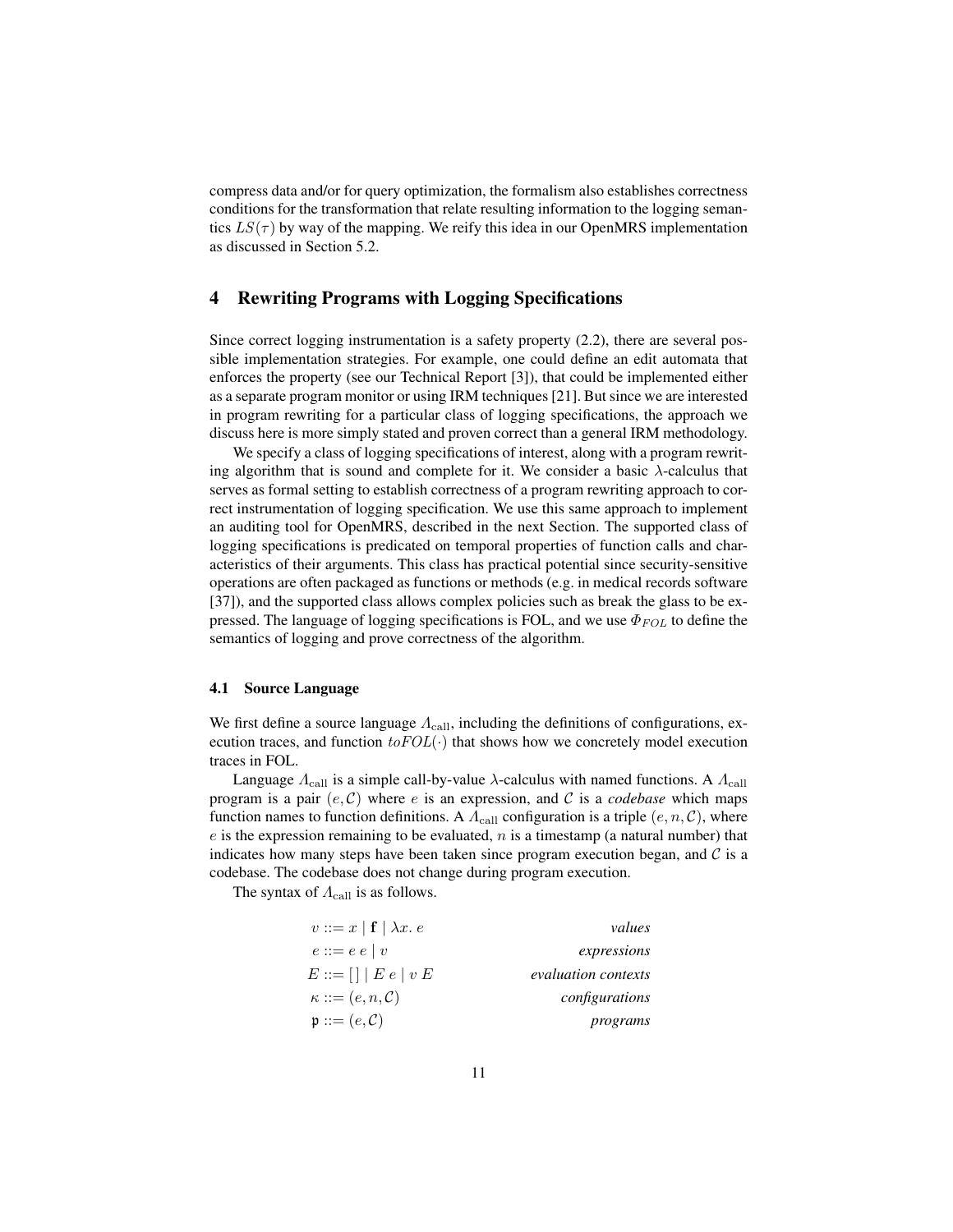The small-step semantics of  $\Lambda_{\text{call}}$  is defined as follows.

$$
\beta
$$
\n
$$
\beta
$$
\n
$$
\frac{\beta_{\text{Call}}}{((\lambda x. e) v, n, \mathcal{C}) \rightarrow (e[v/x], n+1, \mathcal{C})}
$$
\n
$$
\frac{\mathcal{C}(\mathbf{f}) = \lambda x. e}{(\mathbf{f} v, n, \mathcal{C}) \rightarrow (e[v/x], n+1, \mathcal{C})}
$$
\n
$$
\text{Context}_{(e, n, \mathcal{C}) \rightarrow (e', n', \mathcal{C})}
$$
\n
$$
\frac{\mathcal{C}(\mathbf{f}) = \lambda x. e}{(E[e], n, \mathcal{C}) \rightarrow (E[e'], n', \mathcal{C})}
$$

An execution trace  $\tau$  is a sequence of configurations, and for a program  $\mathfrak{p} = (e, \mathcal{C})$ and execution trace  $\tau = \kappa_0 \dots \kappa_n$  we define  $\mathfrak{p} \downarrow \tau$  if and only if  $\kappa_0 = (e, 0, \mathcal{C})$  and for all  $i \in 1..n$  we have  $\kappa_{i-1} \to \kappa_i$ .

We now show how to model a configuration as a set of ground instances of predicates, and then use this to model execution traces. We posit predicates Call, App, Value, Context, and Codebase to logically denote run time entities. For  $\kappa = (e, n, C)$ , we define  $to FOL(\kappa)$  by cases, where  $\langle C \rangle_n = \quad \begin{bmatrix} \end{bmatrix} \quad \{\text{Codebase}(n, \mathbf{f}, C(\mathbf{f}))\}^3$ .  $f \in \text{dom}(\mathcal{C})$ 

$$
toFOL(v, n, C) = {\text{Value}(n, v)} \cup \langle C \rangle_n
$$

$$
toFOL(E[\mathbf{f} \ v], n, C) = {\text{Call}(n, \mathbf{f}, v), \text{Context}(n, E)} \cup \langle C \rangle_n
$$

$$
toFOL(E[(\lambda x. e) \ v)], n, C) = {\text{App}(n, (\lambda x. e), v), \text{Context}(n, E)} \cup \langle C \rangle_n
$$

We define  $toFOL(\tau)$  for a potentially infinite execution trace  $\tau = \kappa_0 \kappa_1 \dots$  by defining it over its prefixes. Let  $\text{prefix}(\tau)$  denote the set of prefixes of  $\tau$ . Then,  $toFOL(\tau)$  =  $\bigcup_{\sigma \in \text{prefix}(\tau)} \text{toFOL}(\sigma)$ , where  $\text{toFOL}(\sigma) = \text{toFOL}(\kappa_0) \cup \cdots \cup \text{toFOL}(\kappa_n)$ , for  $\sigma =$  $\kappa_0 \dots \kappa_n$ . Function  $to FOL(\cdot)$  is injective up to  $\alpha$ -equivalence since  $to FOL(\tau)$  fully and uniquely describes the execution trace  $\tau$ .

### 4.2 Specifications Based on Function Call Properties

We define a class Calls of logging specifications that capture temporal properties of function calls, such as those reflected in break the glass policies. We restrict specification definitions to safe Horn clauses to ensure applicability of well-known results and total algorithms such as Datalog [11]. Specifications in Calls support logging of calls to a specific function f that happen after functions  $g_1, \ldots, g_n$  are called. Conditions on all function arguments, and times of their invocation, can be defined via a predicate  $\phi$ . Hence more precise requirements can be imposed, e.g. a linear ordering on function calls, particular values of functions arguments, etc.

**Definition 9.** Calls *is the set of all logging specifications spec* $(X, \{\text{LoggedCall}\})$ *where* X *contains a safe Horn clause of the following form:*

$$
\forall t_0, \ldots, t_n, x_0, \ldots, x_n \text{. Call}(t_0, \mathbf{f}, x_0) \bigwedge_{i=1}^n (\text{Call}(t_i, \mathbf{g}_i, x_i) \land t_i < t_0) \land \n\phi((x_0, t_0), \ldots, (x_n, t_n)) \implies \text{LoggedCall}(t_0, \mathbf{f}, x_0).
$$

<sup>&</sup>lt;sup>3</sup> While  $\Lambda_{\text{call}}$  expressions and evaluation contexts appear as predicate arguments, their syntax can be written as string literals to conform to typical Datalog or Prolog syntax.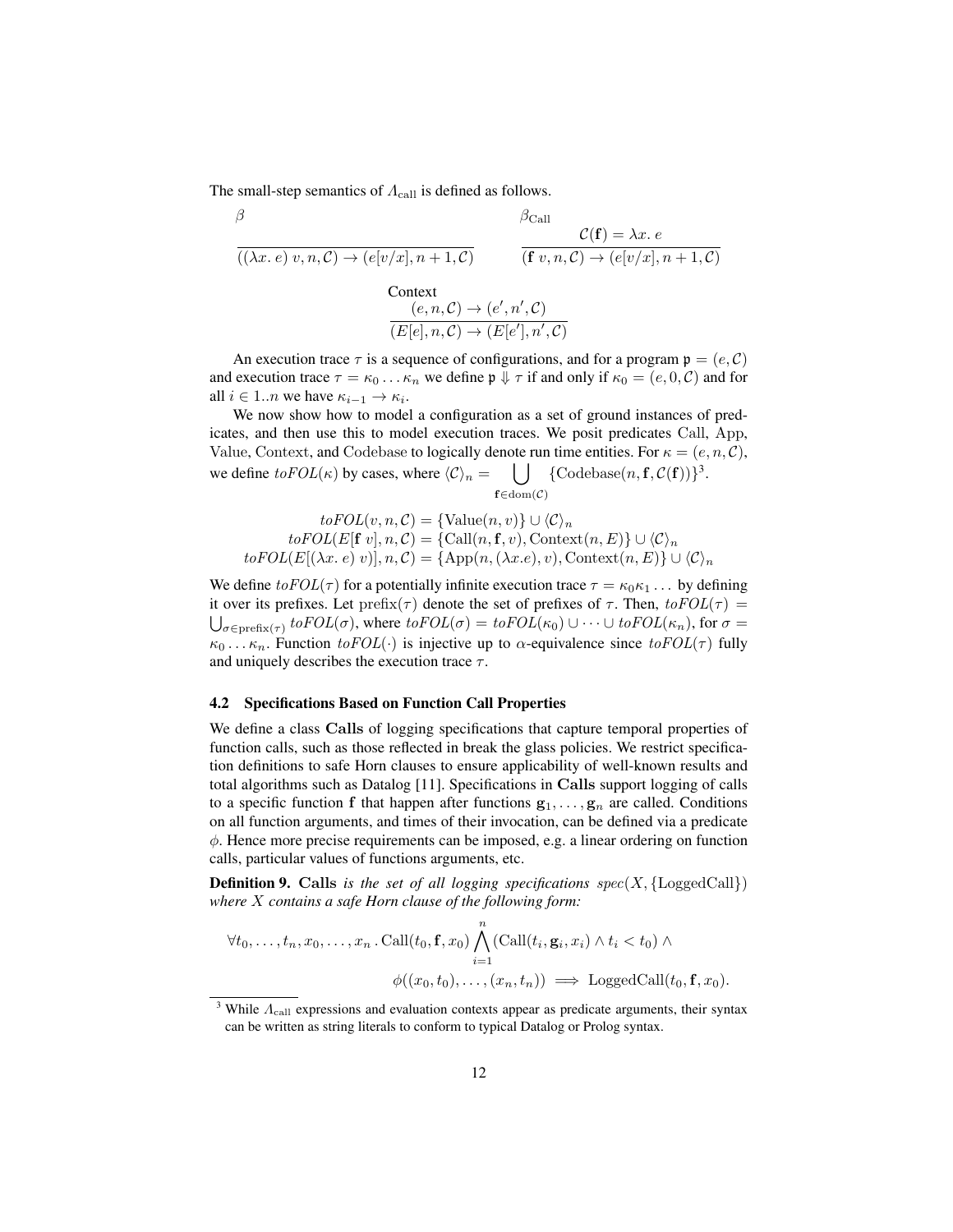*While set* X *may contain other safe Horn clauses, in particular definitions of predicates occurring in* φ*, no other Horn clause in* X *uses the predicate symbols* LoggedCall*,* Value*,* Context*,* Call*,* App*, or* Codebase*. For convenience in the following, we define*  $Logevent(LS) = \{ \textbf{g}_1, ..., \textbf{g}_n \}.$ 

We note that specifications in Calls clearly satisfy Definition 1, since preconditions for logging a particular call to f must be satisfied at the time of that call.

### 4.3 Target Language

The syntax of target language Λlog extends Λcall syntax with a command to track *logging preconditions* (*callEvent*( $f, v$ )), i.e. calls to logging triggers, and a command to emit log entries ( $emit(f, v)$ ). Configurations are extended to include a set X of logging preconditions, and an audit log L.

| $e ::= \ldots   \textit{callEvent}(f, v); e   \textit{emit}(f, v); e)$ | expressions    |
|------------------------------------------------------------------------|----------------|
| $\kappa ::= (e, X, n, \mathbb{L}, \mathcal{C})$                        | configurations |

The semantics of  $\Lambda_{\text{log}}$  extends the semantics of  $\Lambda_{\text{call}}$  with new rules for commands  $callEvent(\mathbf{f}, v)$  and  $emit(\mathbf{f}, v)$ , which update the set of logging preconditions and audit log respectively. An instrumented program uses the set of logging preconditions to determine when it should emit events to the audit log. The semantics is parameterized by a guideline  $X_{Guidelines}$ , typically taken from a logging specification. Given the definition of Calls, these semantics would be easy to implement using e.g. a Datalog proof engine.

Precondition

$$
(\text{callEvent}(\mathbf{f}, v); e, X, n, \mathbb{L}, C) \rightarrow (e, X \cup {\text{Call}(n-1, \mathbf{f}, v)}, n, \mathbb{L}, C)
$$

Log

$$
\frac{X \cup X_{Guidelines} \vdash \text{LoggedCall}(n-1,\mathbf{f},v)}{(emit(\mathbf{f},v);e,X,n,\mathbb{L},\mathcal{C}) \rightarrow (e,X,n,\mathbb{L} \cup {\text{LoggedCall}(n-1,\mathbf{f},v)},\mathcal{C})}
$$

NoLog  $X \cup X_{Guidelines}$   $\forall$  LoggedCall $(n - 1, \mathbf{f}, v)$  $(\text{emit}(\mathbf{f}, v); e, X, n, \mathbb{L}, C) \rightarrow (e, X, n, \mathbb{L}, C)$ 

Note that to ensure that these instrumentation commands do not change execution behavior, the configuration's time is not incremented when  $callEvent(\mathbf{f}, v)$  and  $emit(f, v)$  are evaluated. That is, the configuration time counts the number of source language computation steps.

The rules Log and NoLog rely on checking whether  $X_{Guidelines}$  and logging preconditions X entail LoggedCall $(n-1,\mathbf{f},v)$ . For a target language program  $\mathfrak{p} = (e,\mathcal{C})$ and execution trace  $\tau = \kappa_0 \dots \kappa_n$  we define  $\mathfrak{p} \downarrow \tau$  if and only if  $\kappa_0 = (e, \emptyset, 0, \emptyset, \mathcal{C})$  and for all  $i \in 1..n$  we have  $\kappa_{i-1} \to \kappa_i$ .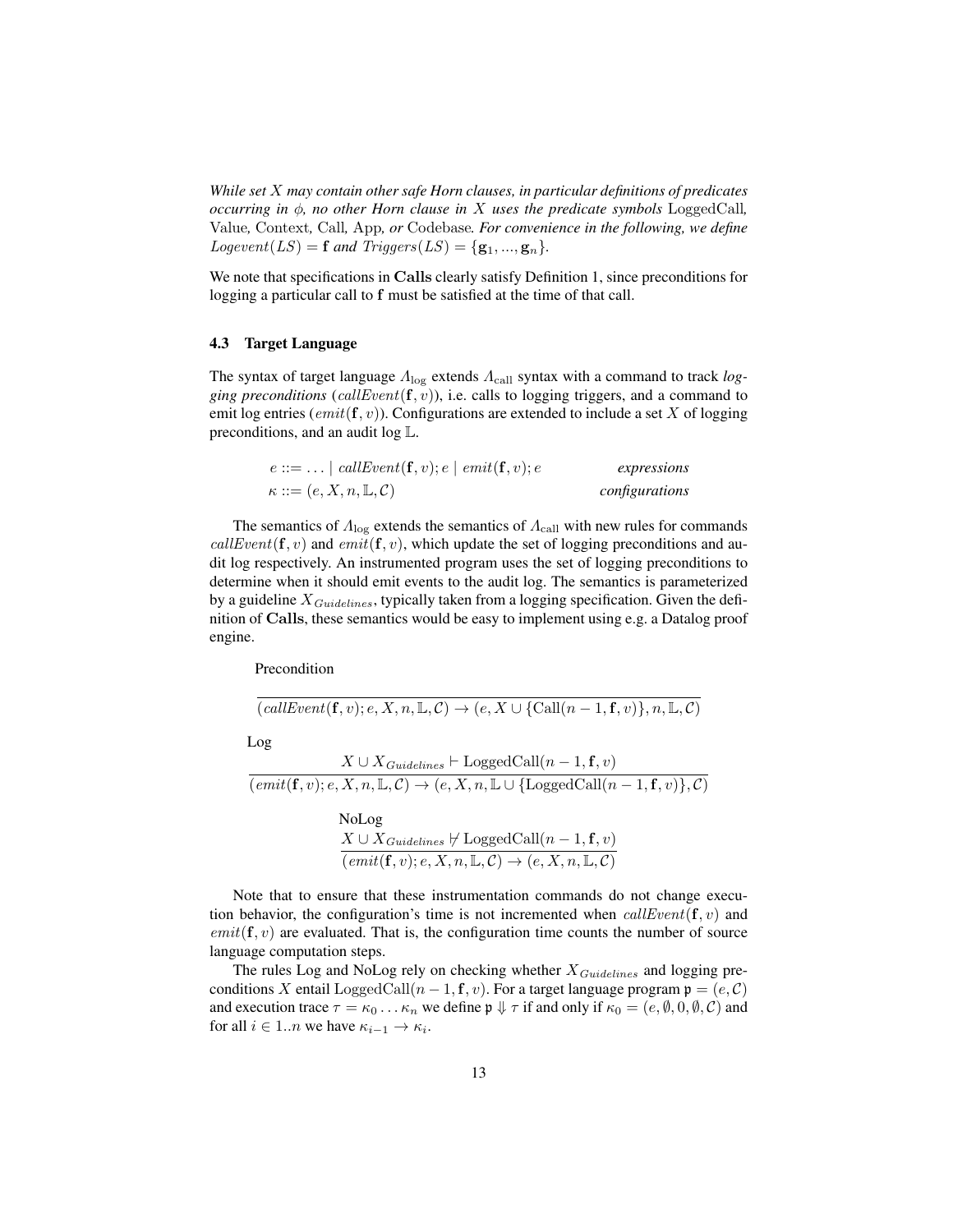To establish correctness of program rewriting, we need to define a correspondence relation :≈. Source language execution traces and target language execution traces correspond if they represent the same expression evaluated to the same point. We make special cases for when the source execution is about to perform a function application that the target execution will track or log via an *callEvent*( $f, v$ ) or *emit*( $f, v$ ) command. In these cases, the target execution may be ahead by one or two steps, allowing time for addition of information to the log.

**Definition 10.** *Given source language execution trace*  $\tau = \kappa_0 \dots \kappa_m$  *and target language execution trace*  $\tau' = \kappa'_0 \dots \kappa'_n$ , where  $\kappa_i = (e_i, t_i, C_i)$  and  $\kappa'_i = (e'_i, X_i, t'_i, \mathbb{L}_i, C'_i)$ ,  $\tau : \approx \tau'$  iff  $e_0 = e'_0$  and either

*1.*  $e_m = e'_n$  (taking  $=$  to mean syntactic equivalence); or 2.  $e_m = e'_{n-1}$  and  $e'_n = \text{callEvent}(\mathbf{f}, v)$ ; e' for some expressions  $\mathbf{f}, v$ , and  $e'$ ; or 3.  $e_m = e'_{n-2}$  and  $e'_n = emit(\mathbf{f}, v)$ ; *e'* for some expressions **f**, *v*, and *e'*.

Finally, we need to define  $toFOL(\mathbb{L})$  for audit logs  $\mathbb L$  produced by an instrumented program. Since our audit logs are just sets of formulas of the form  $\text{LoggedCall}(t,\mathbf{f}, v)$ , we define  $toFOL(\mathbb{L})=\mathbb{L}$ .

### 4.4 Program Rewriting Algorithm

Our program rewriting algorithm  $\mathcal{R}_{A_{\text{call}}}$  takes a  $A_{\text{call}}$  program  $\mathfrak{p} = (e, \mathcal{C})$ , a logging specification  $LS = spec(X_{Guidelines}, \{LoggedCall\}) \in$  Calls, and produces a  $\Lambda_{\text{log}}$ program  $\mathfrak{p}' = (e', \mathcal{C}')$  such that e and  $e'$  are identical, and  $\mathcal{C}'$  is identical to  $\mathcal C$  except for the addition of callEvent(h, v) and emit(h, v) commands. The algorithm is straightforward: we modify the codebase to add  $callEvent(\mathbf{h}, v)$  to the definition of any function h ∈  $Triggers(LS) \cup \{Logevent(LS)\}\$ and add  $emit(f, v)$  to the definition of function  $f = Logevent(LS)).$ 

**Definition 11.** *For*  $\Lambda_{\text{call}}$  *program*  $\mathfrak{p} = (e, \mathcal{C})$  *and logging specifications*  $LS \in$  **Calls***, define:*

$$
\mathcal{R}_{\Lambda_{\operatorname{call}}}( (e, \mathcal{C}), LS) = (e, \mathcal{C}')
$$

where  $\mathcal{C}'(\mathbf{f}) =$ 

$$
\begin{cases}\n\lambda x. \text{ callEvent}(\mathbf{f}, x); \text{ emit}(\mathbf{f}, x); e_{\mathbf{f}} & \text{ if } \mathbf{f} = \text{ Logevent}(LS) \text{ and } C(\mathbf{f}) = \lambda x. e_{\mathbf{f}} \\
\lambda x. \text{ callEvent}(\mathbf{f}, x); e_{\mathbf{f}} & \text{ if } \mathbf{f} \in \text{ Triggers}(LS) \text{ and } C(\mathbf{f}) = \lambda x. e_{\mathbf{f}} \\
\mathcal{C}(\mathbf{f}) & \text{otherwise}\n\end{cases}
$$

This algorithm obeys the required properties, i.e. it is both semantics preserving and sound and complete for a given logging specification.

**Theorem 4.** *Algorithm*  $\mathcal{R}_{\Lambda_{\text{call}}}$  *is semantics preserving (Definition 4).* 

Theorem 5 (Soundness and Completeness). *Algorithm*  $\mathcal{R}_{\Lambda_{\text{call}}}$  *is sound and complete (Definitions 5).*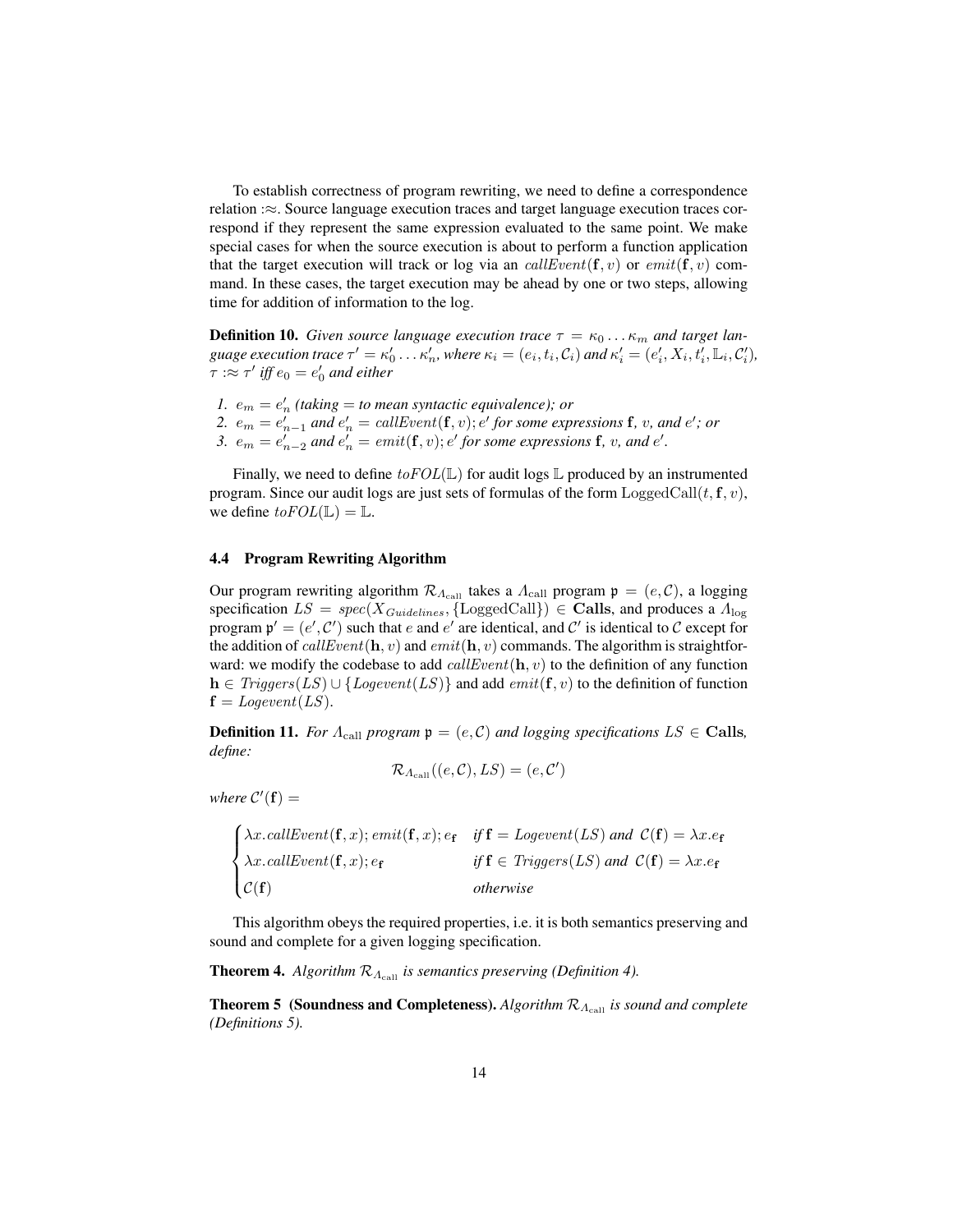# 5 Case Study on a Medical Records System

As a case study, we have developed a tool [2] that enables automatic instrumentation of logging specifications for the OpenMRS system. The implementation is based on the formal model developed in Section 4 which enjoys a correctness guarantee. The logging information is stored in a SQL database consisting of multiple tables, and the correctness of this scheme is established via the monotone mapping defined in Section 3.2. We have also considered how to reduce memory overhead as a central optimization challenge.

OpenMRS is a Java-based open-source web application for medical records, built on the Spring Framework. Previous efforts in auditing for OpenMRS include recording any modification to the database records as part of the OpenMRS core implementation, and logging every function call to a set of predefined records. The latter illustrates the relevance of function invocations as a key factor in logging. Furthermore, function calls define the fundamental unit of "secure operations" in OpenMRS access control [37]. This highlights the relevance of our Calls logging specification class, particularly as it pertains to specification of break the glass policies, which are sensitive to authorization.

In contrast to previous auditing solutions for OpenMRS, ours allows security administrators to define logging specifications separately from code. Our tool automatically instruments code to correctly support these specifications. This is more convenient, declarative, and less error prone than direct ad hoc instrumentation of code.

*System Architecture Summary* To clarify the following discussion, we briefly summarize the architecture of our system. Logging specifications are made in the style of Calls (Definition 9), which can be parsed into JSON objects with a standard form recognized by our system. Instrumentation of legacy code is then accomplished using aspect oriented programming. Parsed specifications are used to identify join points, where the system weaves aspects supporting audit logging into OpenMRS bytecode. These aspects communicate with a proof engine at the joint points to reason about audit log generation, implementing the semantics developed for  $\Lambda_{\text{loc}}$  in Section 4.3. In our deployment logs are recorded in a SQL database, but our architecture supports other approaches via the use of listeners.

### 5.1 Break the Glass Policies for OpenMRS

Break the glass policies for auditing are intended to retrospectively manage the same security that is proactively managed by access control (before the glass is broken). Thus it is important that we focus on the same resources in auditing as those focused on by access control. The data model of OpenMRS consists of several domains, e.g. "Patient" and "User" domains contain information about the patients and system users respectively, and the "Encounter" domain includes information regarding the interventions of healthcare providers with patients. In order to access and modify the information in different domains, corresponding service-layer functionalities are defined that are accessible through a web interface. These functionalities provide security sensitive operations through which data assets are handled. Thus, OpenMRS authorization mechanism checks user eligibility to perform these operations [37]. Likewise, we identify these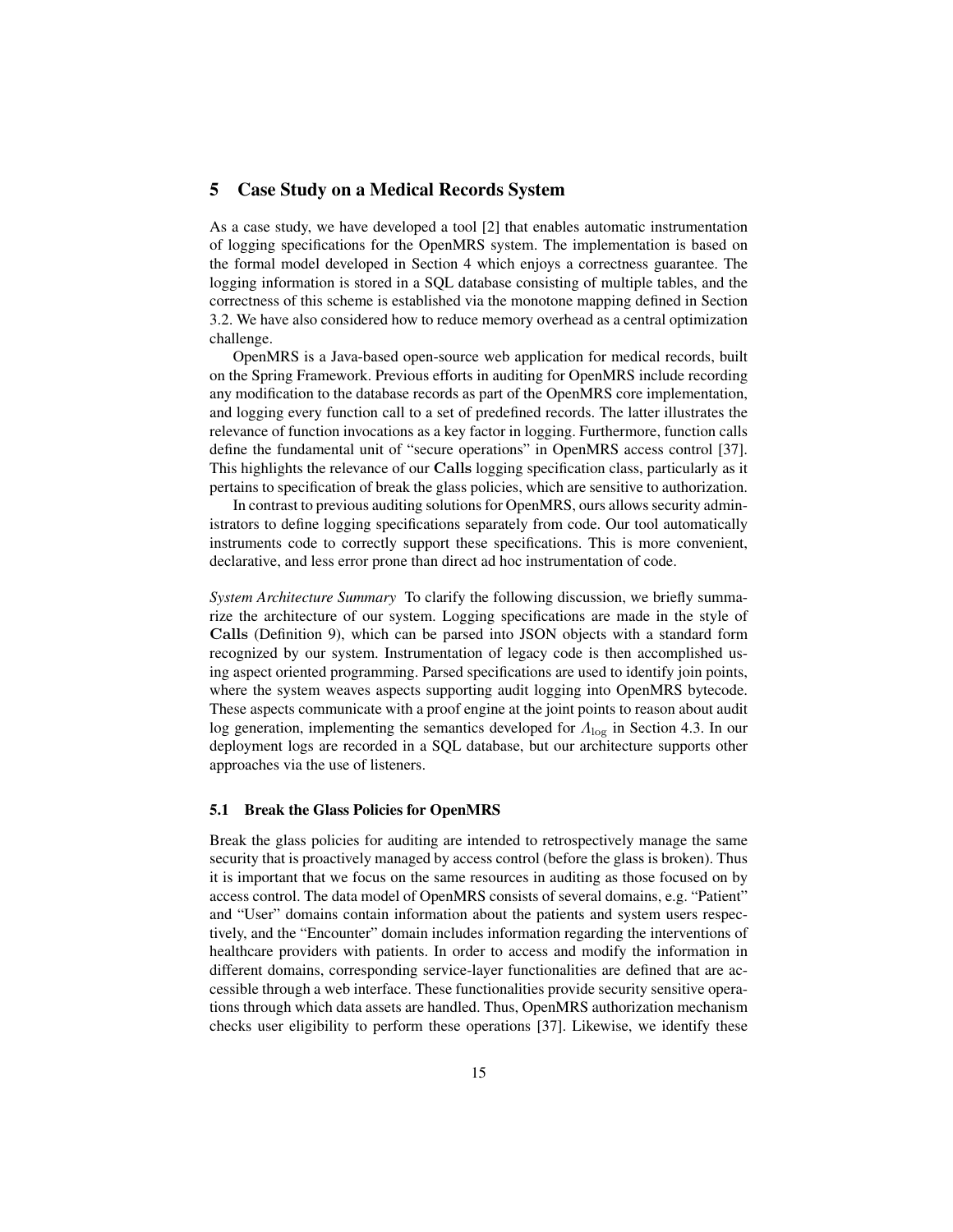functionalities in logging specifications, i.e. triggers and logging events are servicelayer methods that provide access to data domains, e.g., the patient and user data.

We adapt the logical language of logging specifications developed above (Definition 9), with the minor extension that we allow logging of methods with more than one argument. We note that logging specifications can include other information specified as safe Horn clauses, e.g. ACLs. Here is a simple example of a break the glass auditing policy specified in this form, which states that if the glass is broken by some low-level user, and subsequently patient information is accessed by that user, the access should be logged. The variable U refers to the user, and the variable P refers to the patient. This specification also defines security levels for two users, alice and admin. The predicate @< defines the usual total ordering on integers.

```
loggedCall(T, getPatient, U, P) :-
  call(T, getPatient, U, P), call(S, breakTheGlass, U),
  @<(S, T), hasSecurityLevel(U, low).
hasSecurityLevel(admin, high).
hassecuritylevel(alice, low).
```
To enable these policies in practice, we have added a "break the glass" button to a user menu in the OpenMRS GUI that can be manually activated on demand. Activation invokes the breakTheGlass method parameterized by the user id. We note that breaking the glass does not turn off access control in our current implementation, which we consider a separate engineering concern that is out of scope for this paper.

### 5.2 Code Instrumentation

To instrument code for log generation, we leverage the Spring Framework that supports aspect-oriented programming (AOP). AOP is used to rewrite code where necessary with "advice", which in our case is *before* certain method invocations (so-called "before advice"). Our advice checks the invoked method names and implements the semantics given in Section 4.3, establishing correctness of audit logging. Join points are automatically extracted from logging specifications, and defined with service-level granularity in a configuration file. Weaving into bytecode is also performed automatically by our system.

For example, in the following excerpt of a configuration file, every interface method of the service PatientService is a join point so before invoking each of those methods the advice in RetroSecurityAdvice will be woven into the control flow. The RetroSecurityAdvice is automatically generated by our system based on the logging specification, but essentially determines whether a method call is a trigger or a logging event and interacts with the proof engine appropriately in each case.

```
<advice>
<point>org.openmrs.api.PatientService</point>
<class>
org.openmrs.module.retrosecurity.advice.RetroSecurityAdvice
</class>
</advice>
```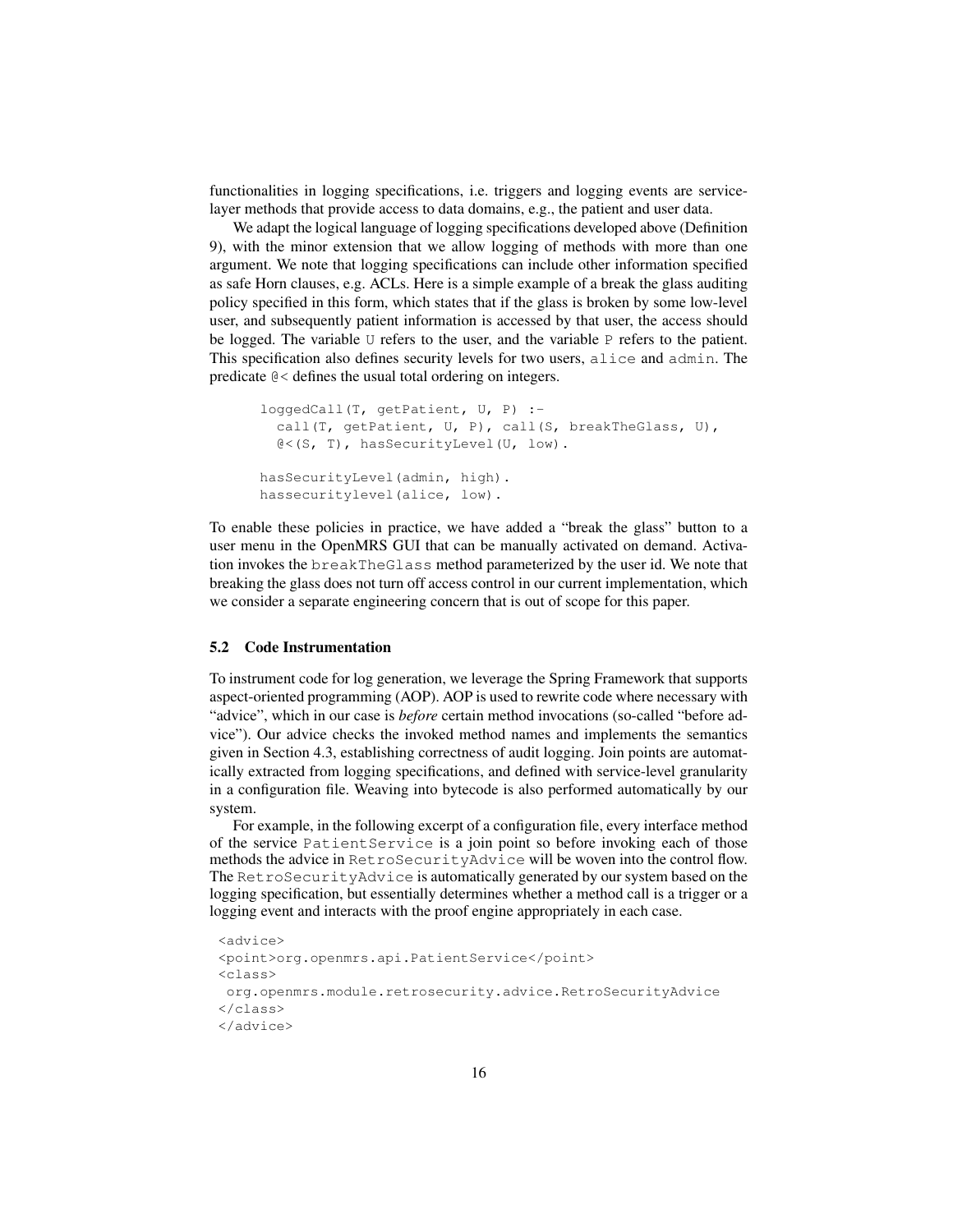**Proof Engine** According to the the semantics of  $\Lambda_{\text{log}}$ , it is necessary to perform logical deduction, in particular resolution of LoggedCall predicates. To this end, we have employed XSB Prolog as a proof engine, due to its reliability and robustness. In order to have a bidirectional communication between the Java application and the engine, InterProlog Java/Prolog SDK [27] is used.

The proof engine is initialized in a separate thread with an interface to the main execution trace. The interface includes methods to define predicates, and to add rules and facts. Asynchrony of the logic engine avoids blocking the "normal" execution trace for audit logging purposes, preserving its original performance. The interface also provides an instant querying mechanism. The instrumented program communicates with the XSB Prolog engine as these interface methods are invoked in advices.

Writing and Storing the Log Asynchronous communication with the proof engine through multi-threading enables us to modularize the deduction of the information that we need to log, separate from the storage and retainment details. This supports a variety of possible approaches to storing log information– e.g., using a strict transactional discipline to ensure writing to critical log, and/or blocking execution until log write occurs. Advice generated by the system for audit log generation just needs to include event listeners to implement the technology of choice for log storage and retainment.

In our application, the logging information is stored in a SQL database consisting of multiple tables. In case new logging information is derived by the proof engine, the corresponding listeners in the main execution trace are notified and the listeners partition and store the logging information in potentially multiple tables. Correctness of this storage technique is established using the monotone mapping rel defined in Section 3.2.

Consider the case where a  $logqedCall$  is derived by the proof engine given the logging specification in Section 5.1. Here, the instantiation of U and P are user and patient names, respectively, used in the OpenMRS implementation. However, logged calls are stored in a table called GetPatL with attributes time, uid, and pid, where uid is the primary key for a User table with a uname attribute, and pid is the primary key for a Patient table with a patient name attribute. Thus, for any given logging specification of the appropriate form, the monotonic mapping rel of the following select statement gives us the exact information content of the logging specification following execution of an OpenMRS session:

```
select time, "getPatient", uname, patient_name
from GetPatL, User, Patient
where GetPatL.uid = User.uid and GetPatL.pid = Patient.pid
```
### 5.3 Reducing Memory Overhead

A source of overhead in our system is memory needed to store logging preconditions. We observe that a naive implementation of the intended semantics will add all trigger functions to the logging preconditions, regardless of whether they are redundant in some way. To optimize memory usage, we therefore aim to refrain from adding information about trigger invocations if it is unnecessary for future derivations of audit log information. As a simple example, in the following logging specification it suffices to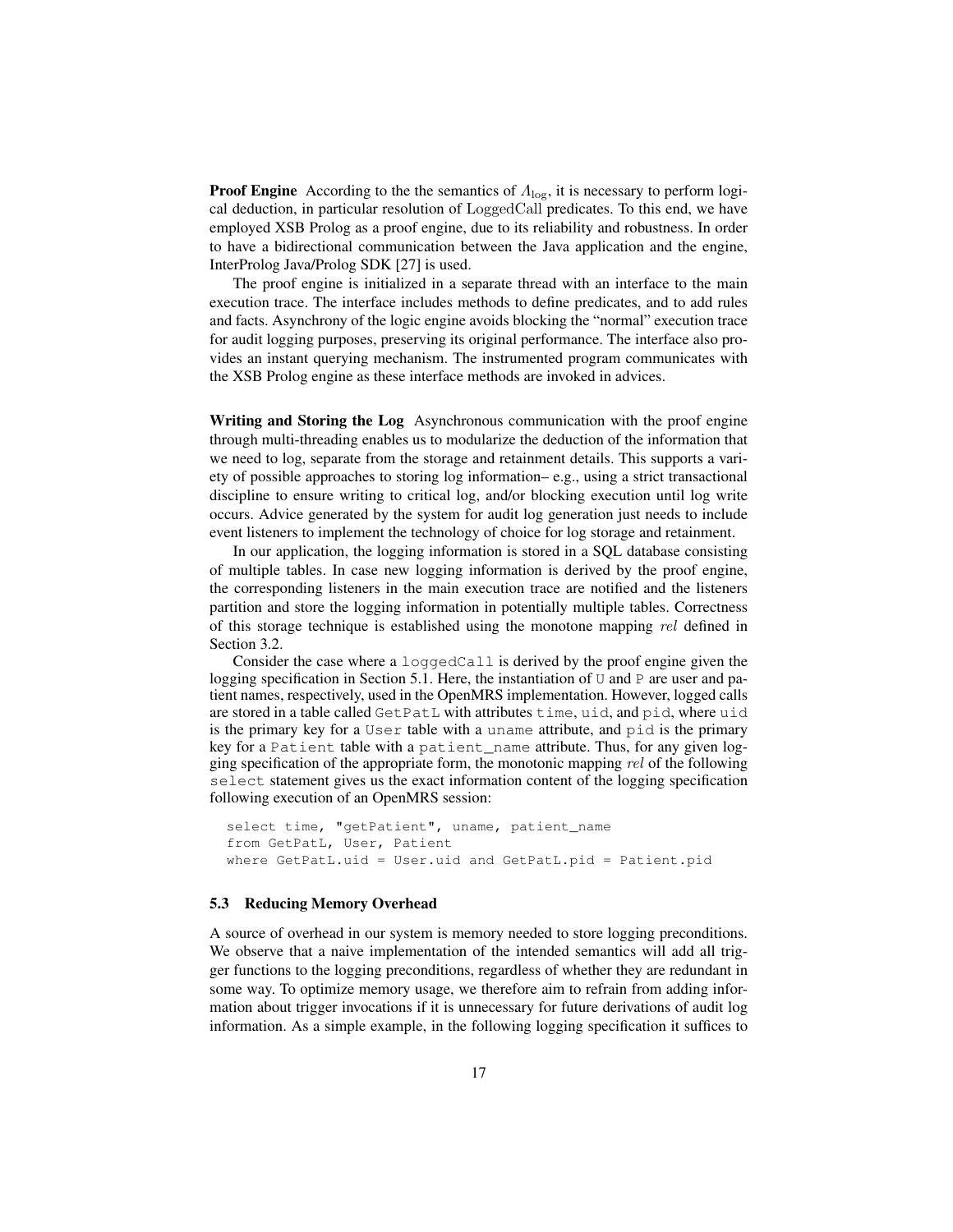add only the first invocation of g to the set of logging preconditions to infer the relevant logging information.

 $\forall t_0, t_1, x_0, x_1 \ldots \text{Call}(t_0, \mathbf{f}, x_0) \wedge \text{Call}(t_1, \mathbf{g}, x_1) \wedge t_1 < t_0 \implies \text{LoggedCall}(t_0, \mathbf{f}, x_0).$ 

Intuitively, our general approach is to rewrite the body of a given logging specification in a form consisting of different conjuncts, such that the truth valuation of each conjunct is independent of the others. This way, the required information to derive each conjunct is independent of the information required for other conjuncts. Then, if the inference of a LoggedCall predicate needs a conjunct to be derived only once during the program execution, following derivation of that conjunct, triggers in the conjunct are "turned off", i.e. no longer added to logging preconditions when encountered during execution. Otherwise, the triggers are never turned off. This way, we ensure that none of the invocations of the logging event is missed.

Formally, the logging specification is rewritten in the form

$$
\forall t_0,\ldots,t_n,x_0,\ldots,x_n \,.\, \bigwedge_{i=1}^n (t_i < t_0) \bigwedge_{k=1}^L Q_k \implies \text{LoggedCall}(t_0,\mathbf{g}_0,x_0),
$$

where each  $Q_k$  is a conjunct of literals with independent truth valuation resting on disjointness of predicated variables. In what follows, a formal description of the technique is given.

Consider the Definition 9. We define  $\Psi$  to be the set of all positive literals in the body of LoggedCall excluding literals  $t_i < t_0$  for all  $i \in \{1, \dots, n\}$ . Moreover, let's denote the set of free variables of a formula  $\phi$  as  $FV(\phi)$ , and abuse this notation to represent the set of free variables that exist in a set of formulas. Next, we define the relation  $\mathcal{D}_{FV}$  over free variables of positive literals in  $\Psi$ , which represents whether they are free variables of the same literal, and extend this transitively in the relation  $\circledast_{TFV}.$ 

**Definition 12.** Let  $\mathscr{F}_{FV} \subseteq FV(\Psi) \times FV(\Psi)$  be a relation where  $\alpha \mathscr{F}_{FV} \beta$  iff there *exists some literal*  $\phi \in \Psi$  *such that*  $\alpha, \beta \in FV(\phi)$ *. Then, the transitive closure of*  $\mathscr{D}_{FV}$ *is denoted by*  $\circledast_{TFV}$ *.* 

Note that  $\otimes_{TFV}$  is an equivalence relation. Let  $[\alpha]_{\otimes_{TFV}}$  denote the equivalence class induced by  $\circledast_{TFV}$  over  $FV(\Psi)$ , where  $[\alpha]_{\circledast_{TFV}} \triangleq {\check{\beta}}^* \upharpoonright \alpha \circledast_{TFV} \beta$ . Intuitively, each equivalence class  $[\alpha]_{\circledast_{TFV}}$  represents a set of free variables in  $\Psi$  that are free in a subset of literals of  $\Psi$ , transitively. To be explicit about these subsets of literals, we have the following definition (Definition 13). Note that rather than representing an equivalence class using a representative  $\alpha$  (i.e., the notation  $[\alpha]_{\otimes_{TFV}}$ ), we may employ an enumeration of these classes and denote each class as  $C_k$ , where  $k \in 1 \cdots L$ . L represents the number of equivalence classes that have partitioned  $FV(\Psi)$ . In order to map these two notations, we consider a mapping  $\omega : FV(\Psi) \to \{1, \dots, L\}$  where  $\omega(\alpha) = k \text{ if } [\alpha]_{\circledast_{TEV}} = C_k.$ 

**Definition 13.** Let C be an equivalence class induced by  $\mathscr{D}_{TFV}$ . The predicate class  $\mathcal{P}_C$  *is a subset of literals of*  $\Psi$  *defined as*  $\mathcal{P}_C \triangleq \{ \phi \in \Psi \mid FV(\phi) \subseteq C \}$ *. We define the independent conjuncts as*  $Q_C \triangleq \bigwedge_{\phi \in \mathcal{P}_C} \phi$ *. We also denote*  $Q_{[\alpha]}$  *as*  $Q_k$  *if*  $\omega(\alpha) = k$ *. Obviously,*  $FV(Q_k) = C_k$ .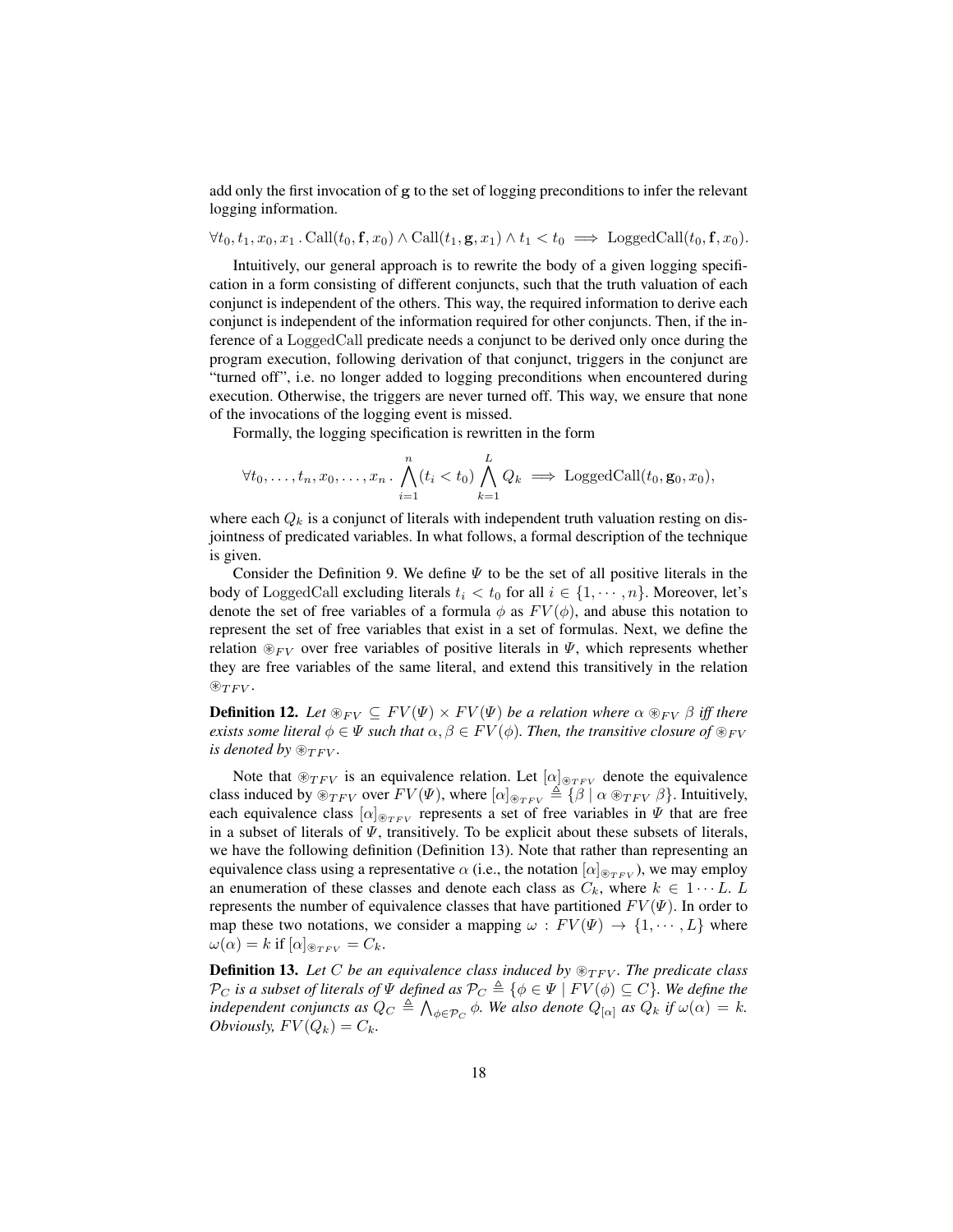The above described techniques are used to implement memory overhead mitigation in our OpenMRS retrospective security module– the same mechanism used to perform a loggedCall query is used to check whether the independent conjunct  $Q_C$  containing a trigger method is satisfiable whenever the trigger is invoked, in which case all triggers in the conjunct are turned off, i.e. no longer added to preconditions when called. In order to prove the correctness of our approach, we have formalized a new calculus  $\Lambda'_{\text{log}}$ with memory overhead mitigation capabilities, and shown that the generated log is the same as the log generated in  $\Lambda_{\text{log}}$  for the same programs. The reader is referred to our Technical Report [3] for this formalization.

# 6 Related Work

Previous work by DeYoung et al. has studied audit policy specification for medical (HIPAA) and business (GLBA) processes [20, 19].This work illustrates the effectiveness and generality of a temporal logic foundation for audit policy specification, which is well-founded in a general theory of privacy [18]. Their auditing system has also been implemented in a tool similar to an interactive theorem prover [24]. Their specification language inspired our approach to logging specification semantics. However, this previous work assumes that audit logs are given, and does not consider the correctness of logs. Some work does consider trustworthiness of logs [7], but only in terms of tampering (malleability). In contrast, our work provides formal foundations for the correctness of audit logs, and considers algorithms to automatically instrument programs to generate correct logs.

Other work applies formal methods (including predicate logics [16, 10], process calculi and game theory [28]) to model, specify, and enforce auditing and accountability requirements in distributed systems. In that work, audit logs serve as evidence of resource access rights, an idea also explored in Aura [39] and the APPLE system [22]. In Aura, audit logs record machine-checkable proofs of compliance in the Aura policy language. APPLE proposes a framework based on trust management and audit logic with log generation functionality for a limited set of operations, in order to check user compliance.

In contrast, we provide a formal foundation to support a broad class of logging specifications and relevant correctness conditions. In this respect our proposed system is closely related to PQL [34], which supports program rewriting with instrumentation to answer queries about program execution. From a technical perspective, our approach is also related to trace matching in AspectJ [1], especially in the use of logic to specify trace patterns. However, the concern in that work is aspect pointcut specification, not logging correctness, and their method call patterns are restricted to be regular expressions with no conditions on arguments, whereas the latter is needed for the specifications in Calls.

Logging specifications are related to safety properties [38] and are enforceable by security automata, as we have shown. Hence IRM rewriting techniques could be used to implement them [21]. However, the theory of safety properties does not address correctness of audit logs as we do, and our approach can be viewed as a logging-specific IRM strategy. Guts et al. [25] develop a static technique to guarantee that programs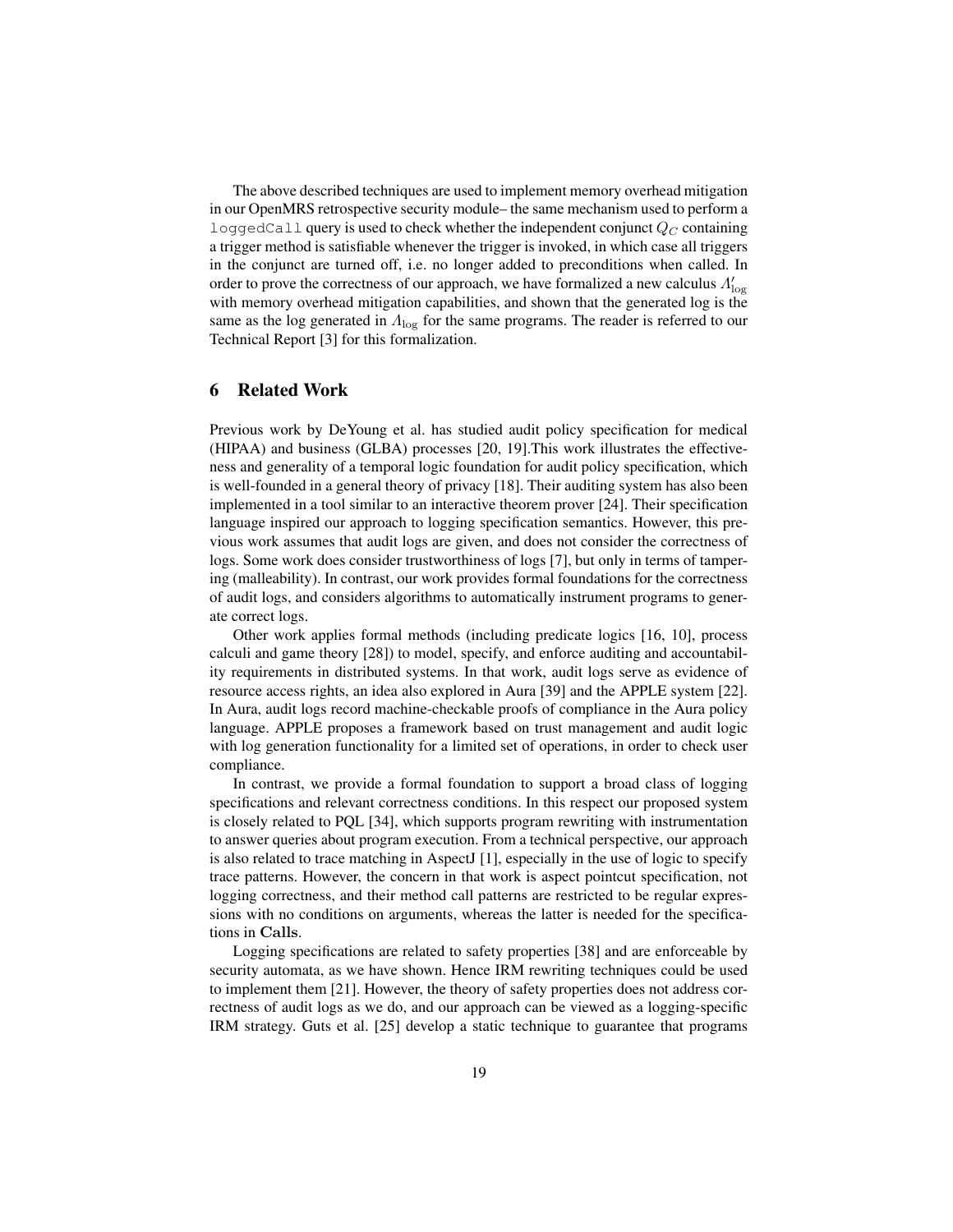are properly instrumented to generate audit logs with sufficient evidence for auditing purposes. As in our research, this is accomplished by first defining a formal semantics of auditing. However, they are interested in evidence-based auditing for specific distributed protocols.

Other recent work [23] has proposed log filters as a required improvement to the current logging practices in the industry due to costly resource consumption and the loss of necessary log information among the collected redundant data. This work is purely empirical, not foundational, but provides practical evidence of the relevance of our efforts since logging filters could be defined as logging specifications.

Audit logs can be considered a form of *provenance*: the history of computation and data. Several recent works have considered formal semantics of provenance [9, 8]. Cheney [12] presents a framework for provenance, built on a notion of system traces. Recently, W3C has proposed a data model for provenance, called PROV [5], which enjoys a formal description of its specified constraints and inferences in first-order logic, [13], however the given semantics does not cover the relationship between the provenance record and the actual system behavior. The confidentiality and integrity of provenance information is also a significant concern [26].

# 7 Conclusion

In this paper we have addressed the problem of audit log correctness. In particular, we have considered how to separate logging specifications from implementations, and how to formally establish that an implementation satisfies a specification. This separation allows security administrators to clearly define logging goals independently from programs, and inspires program rewriting tools that support correct, automatic instrumentation of logging specifications in legacy code.

By leveraging the theory of information algebra, we have defined a semantics of logging specifications as functions from program traces to information. By interpreting audit logs as information, we are then able to establish correctness conditions for audit logs via an information containment relation between log information and logging specification semantics. These conditions allow proof of correctness of program rewriting algorithms that automatically instrument general classes of logging specifications.

We define a particular program rewriting strategy for a core functional calculus that supports instrumentation of logging specifications expressed in first order logic, and then prove this strategy correct. This strategy is then applied to develop a practical tool for instrumenting logging specifications in OpenMRS, a popular medical records system. We discuss implementation features of this tool, including optimizations to minimize memory overhead.

*Acknowledgement.* This work is supported in part by the National Science Foundation under Grant No. 1408801 and Grant No. 1054172, and by the Air Force Office of Scientific Research.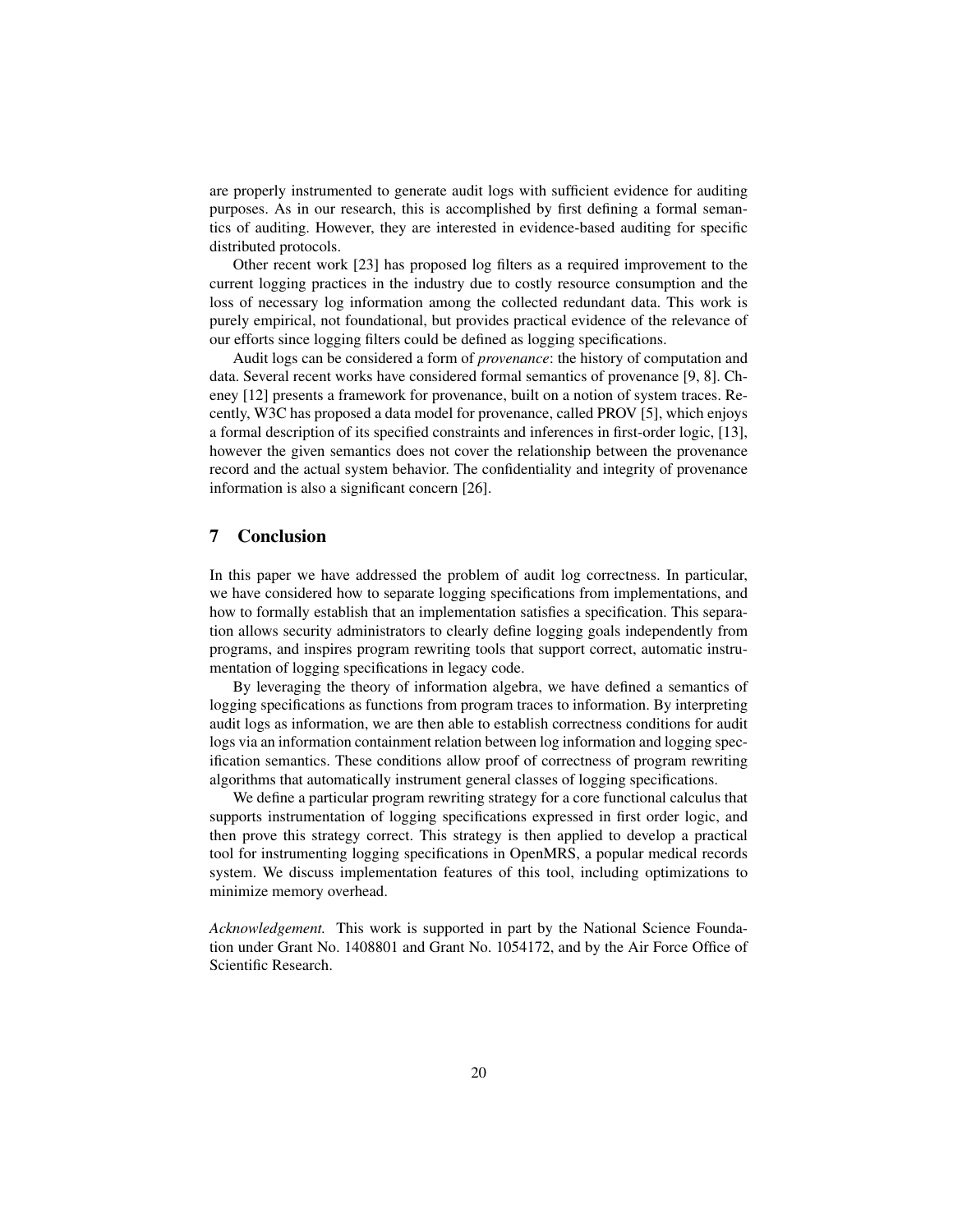# References

- [1] Allan, C., Avgustinov, P., Christensen, A.S., Hendren, L.J., Kuzins, S., Lhoták, O., de Moor, O., Sereni, D., Sittampalam, G., Tibble, J.: Adding trace matching with free variables to AspectJ. In: OOPSLA 2005. pp. 345–364 (2005)
- [2] Amir-Mohammadian, S., Chong, S., Skalka, C.: Retrospective Security Module for Open-MRS. https://github.com/sepehram/retro-security-openmrs (2015)
- [3] Amir-Mohammadian, S., Chong, S., Skalka, C.: The theory and practice of correct audit logging. Tech. rep., University of Vermont (October 2015), https://www.uvm.edu/ ~samirmoh/TR/TR\_Audit.pdf
- [4] Bauer, L., Ligatti, J., Walker, D.: More enforceable security policies. Tech. Rep. TR-649-02, Princeton University (June 2002)
- [5] Belhajjame, K., B'Far, R., Cheney, J., Coppens, S., Cresswell, S., Gil, Y., Groth, P., Klyne, G., Lebo, T., McCusker, J., Miles, S., Myers, J., Sahoo, S., Tilmes, C.: PROV-DM: The PROV data model. http://www.w3.org/TR/2013/REC-prov-dm-20130430 (2013), accessed: 2015-02-07
- [6] Biswas, D., Niemi, V.: Transforming privacy policies to auditing specifications. In: HASE 2011. pp. 368–375 (2011)
- [7] Böck, B., Huemer, D., Tjoa, A.M.: Towards more trustable log files for digital forensics by means of "trusted computing". In: AINA 2010. pp. 1020–1027. IEEE Computer Society (2010)
- [8] Buneman, P., Chapman, A., Cheney, J.: Provenance management in curated databases. In: SIGMOD 2006. pp. 539 – 550 (2006)
- [9] Buneman, P., Khanna, S., Tan, W.C.: Why and where: A characterization of data provenance. Lecture Notes in Mathematics - Springer Verlag pp. 316–330 (2000)
- [10] Cederquist, J.G., Corin, R., Dekker, M.A.C., Etalle, S., den Hartog, J.I., Lenzini, G.: Auditbased compliance control. International Journal of Information Security 6(2-3), 133–151 (2007)
- [11] Ceri, S., Gottlob, G., Tanca, L.: What you always wanted to know about Datalog (And never dared to ask). IEEE Transactions on Knowledge and Data Engineering 1(1), 146–166 (1989)
- [12] Cheney, J.: A formal framework for provenance security. In: CSF 2011. pp. 281–293 (2011)
- [13] Cheney, J.: Semantics of the PROV data model. http://www.w3.org/TR/2013/ NOTE-prov-sem-20130430 (2013), accessed: 2015-02-07
- [14] Chuvakin, A.: Beautiful log handling. In: Oram, A., Viega, J. (eds.) Beautiful security: Leading security experts explain how they think. O'Reilly Media Inc. (2009)
- [15] Cook, D., Hartnett, J., Manderson, K., Scanlan, J.: Catching spam before it arrives: Domain specific dynamic blacklists. In: AusGrid 2006. pp. 193–202. Australian Computer Society, Inc. (2006)
- [16] Corin, R., Etalle, S., den Hartog, J.I., Lenzini, G., Staicu, I.: A logic for auditing accountability in decentralized systems. In: FAST 2004. pp. 187–201 (2004)
- [17] CPMC Press Release: Audit finds employee access to patient files without apparent business or treatment purpose. http://www.cpmc.org/about/press/News2015/phi. html (2015), accessed: 2015-01-30
- [18] Datta, A., Blocki, J., Christin, N., DeYoung, H., Garg, D., Jia, L., Kaynar, D.K., Sinha, A.: Understanding and protecting privacy: Formal semantics and principled audit mechanisms. In: ICISS 2011. pp. 1–27 (2011)
- [19] DeYoung, H., Garg, D., Jia, L., Kaynar, D., Datta, A.: Privacy policy specification and audit in a fixed-point logic: How to enforce HIPAA, GLBA, and all that. Tech. Rep. CMU-CyLab-10-008, Carnegie Mellon University (April 2010)